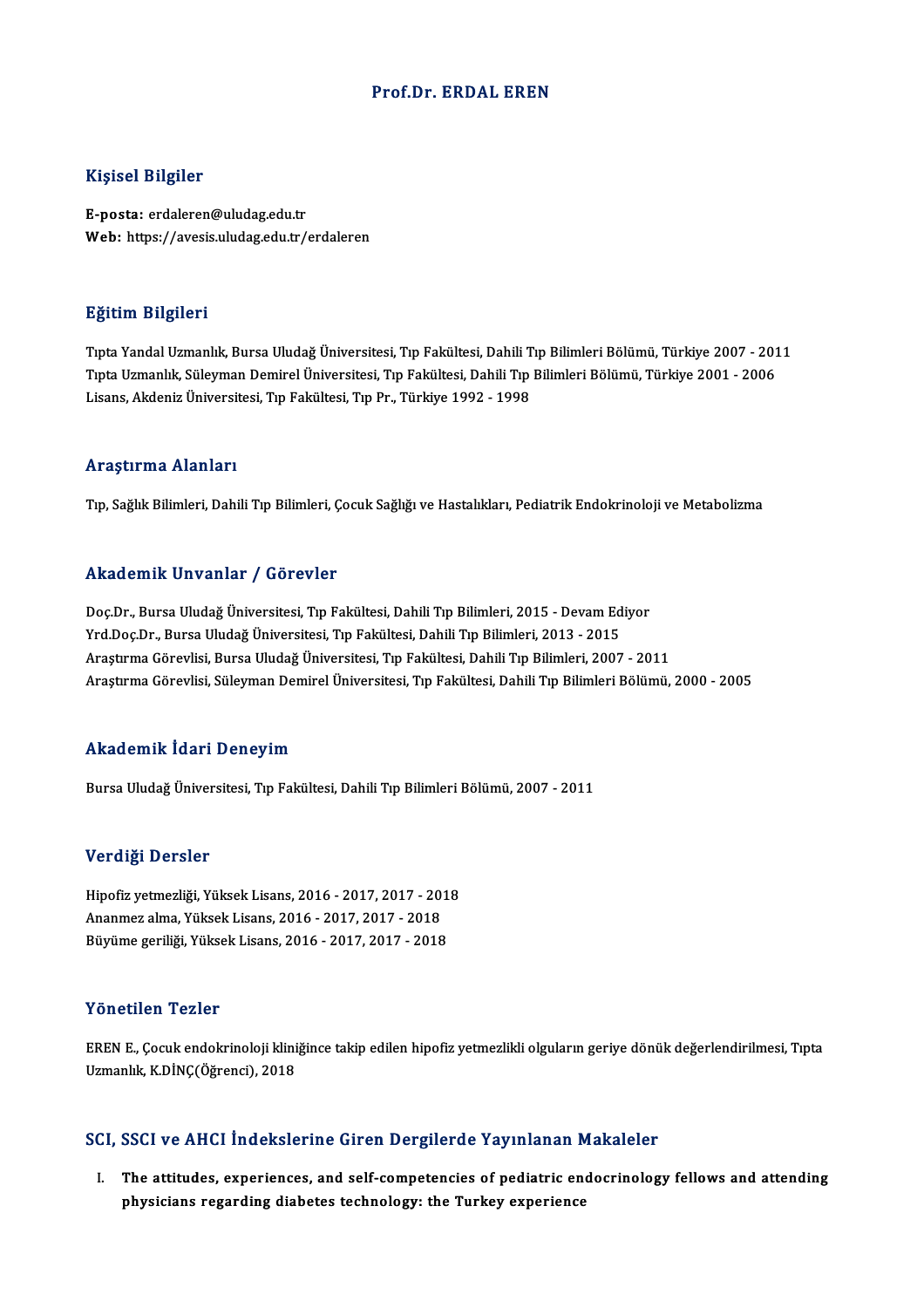Mutlu G. Y. , EREN E., Eviz E., Gokce T., Sakarya S., Hatun S.<br>JOUPNAL OF PEDIATRIC ENDOCRINOLOCY & METAROLIS

JOURNAL OF PEDIATRIC ENDOCRINOLOGY & METABOLISM, cilt.35, ss.611-616, 2022 (SCI İndekslerine Giren<br>Dergi) Mutlu (<br>JOURN<br>Dergi)<br>Novol JOURNAL OF PEDIATRIC ENDOCRINOLOGY & METABOLISM, cilt.35, ss.611-616, 2022 (SCI İndekslerine Giren<br>Dergi)<br>II. Novel homozygous missense mutation in NARS1 gene: A new neurodevelopmental disorder with<br>misrosophely

Dergi)<br>Novel homozy<br>microcephaly<br>TEMELS GOÖZ Novel homozygous missense mutation in<br>microcephaly<br>TEMEL Ş. G. , ÖZEMRİ SAĞ Ş., EREN E., Deniz E.<br>FUROPEAN JOUPNAL OF HUMAN CENETICS Sİ

microcephaly<br>TEMEL Ş. G. , ÖZEMRİ SAĞ Ş., EREN E., Deniz E.<br>EUROPEAN JOURNAL OF HUMAN GENETICS, cilt.30, sa.SUPPL 1, ss.352, 2022 (SCI İndekslerine Giren Dergi)

III. Maltodextrin May Be a Promising Treatment Modality After Near-total Pancreatectomy in Infants EUROPEAN JOURNAL OF HUMAN GENETICS, cilt.30, sa.SUPPL 1, ss.352, 2022 (SCI Ind<br>Maltodextrin May Be a Promising Treatment Modality After Near-total Pan<br>Younger Than Six Months with Persistent Hyperinsulinism: A Case Report. Maltodextrin May Be a Promising<br>Younger Than Six Months with Pe<br>Denkboy Ongen Y., Eren E., Saglam H.<br>Journal of clinical researsh in nedistri Younger Than Six Months with Persistent Hyperinsulinism: A Case Report.<br>Denkboy Ongen Y., Eren E., Saglam H.<br>Journal of clinical research in pediatric endocrinology, 2021 (SCI Expanded İndekslerine Giren Dergi)<br>Compound He

Denkboy Ongen Y., Eren E., Saglam H.<br>Journal of clinical research in pediatric endocrinology, 2021 (SCI Expanded Indekslerine Giren Dergi)<br>IV. Compound Heterozygous Variants in *<i>FAM111A</i>* Cause Autosomal Recessive Ke Journal of clinical res<br>Compound Hetero<br>Syndrome Type 2.<br>Fren E. Texcen Unlu S<mark>yndrome Type 2.</mark><br>Eren E., Tezcan Unlu H., Ceylaner S., Tarim Ö. F.<br>Journal of clinical research in pediatric endocrinology, 2021 (SCI Expanded İndekslerine Giren Dergi)<br>Telemedisine experienses at a pediatris endocrinolo

ErenE.,TezcanUnluH.,Ceylaner S.,TarimÖ.F.

- Eren E., Tezcan Unlu H., Ceylaner S., Tarim Ö. F.<br>Journal of clinical research in pediatric endocrinology, 2021 (SCI Expanded Indekslerine Giren Dergi)<br>V. Telemedicine experiences at a pediatric endocrinology clinic during Journal of clinical research in pediatric endocrinology, 2021 (SCI Expanded İndekslerine Gi<br>Telemedicine experiences at a pediatric endocrinology clinic during the COVID-1<br>DENKBOY ÖNGEN Y., EREN E., ŞAHİN K. C. , BUHUR PİR V. Telemedicine experiences at a pediatric endocrinology clinic during the COVID-19 pandemic<br>DENKBOY ÖNGEN Y., EREN E., ŞAHİN K. C. , BUHUR PİRİMOĞLU M., SAĞLAM H., TARIM Ö. F.<br>IRISH JOURNAL OF MEDICAL SCIENCE, 2021 (SCI İ DENKBOY ÖNGEN Y., EREN E., ŞAHİN K. C. , BUHUR PİRİMOĞLU M., SAĞLAM H., TARIM Ö. F.<br>IRISH JOURNAL OF MEDICAL SCIENCE, 2021 (SCI İndekslerine Giren Dergi)<br>VI. Molecular Diagnosis of Monogenic Diabetes and Their Clinical/Lab
- IRISH JOU<mark>l</mark><br>Molecula<br>Children<br>Gälsen D Molecular Diagnosis of Monogenic Diabetes and Their Clinical/Laboratory Features in Turkish<br>Children<br>Gökşen D., Yeşilkaya E., Özen S., Kor Y., Eren E., Korkmaz Ö., Berberoğlu M., Karagüzel G., Er E., Abacı A., et al.<br>Journ

Children<br>Gökşen D., Yeşilkaya E., Özen S., Kor Y., Eren E., Korkmaz Ö., Berberoğlu M., Karagüzel G., Er E., Abacı A., et al.<br>Journal of clinical research in pediatric endocrinology, cilt.13, ss.433-438, 2021 (SCI İndeksler Gökşen D., Yeşilkaya E., Özen S., Kor Y., Eren E., Korkmaz Ö., Berberoğlu M., Karagüzel G., Er E., Abacı A., et al.<br>Journal of clinical research in pediatric endocrinology, cilt.13, ss.433-438, 2021 (SCI İndekslerine Giren

- Journal of clinical research in pediatric endocrinology, cilt.13, ss.433-438, 2021 (SCI)<br>Genotype and Phenotype Heterogeneity in Neonatal Diabetes: A Single Ce<br>Denkboy Ongen Y., Eren E., Demirbas O., Sobu E., Ellard S., Ta Genotype and Phenotype Heterogeneity in Neonatal Diabetes: A Single Centre Experience in Tu<br>Denkboy Ongen Y., Eren E., Demirbas O., Sobu E., Ellard S., Tarim Ö. F. , De Franco E.<br>Journal of clinical research in pediatric e Denkboy Ongen Y., Eren E., Demirbas O., Sobu E., Ellard S., Tarim Ö. F. , De Franco E.<br>Journal of clinical research in pediatric endocrinology, cilt.13, ss.80-87, 2021 (SCI İndekslerine Giren Dergi)<br>VIII. Magnetic resonanc
- Journal of clinical research in pediatric endocrinology, cilt.13, ss.80-87, 2021 (SCI İndekslerine Giren Dergi)<br>Magnetic resonance spectroscopy to assess hepatic steatosis in patients with lipodystrophy<br>ALTAY C., SEÇİL M., Demir L., et al. ALTAY C., SEÇİL M., Adiyaman S. C. , Saydam B. O. , Demir T., Akinci G., YILDIRIM ŞİMŞİR I., EREN E., Keskin E<br>Demir L., et al.<br>TURKISH JOURNAL OF GASTROENTEROLOGY, cilt.31, sa.8, ss.588-595, 2020 (SCI İndekslerine Giren D Demir L., et al.<br>
IV. TURKISH JOURNAL OF GASTROENTEROLOGY, cilt.31, sa.8, ss.588-595, 20<br>
IX. Nationwide Turkish Cohort Study of Hypophosphatemic Rickets<br>
SIVIAR Z. DEMIRCIOČLUS, REPEVET A. Pas E. CÜRAN T. Althorrade A.

TURKISH JOURNAL OF GASTROENTEROLOGY, cilt.31, sa.8, ss.588-595, 2020 (SCI İndekslerine Giren Dergi)<br><mark>Nationwide Turkish Cohort Study of Hypophosphatemic Rickets</mark><br>ŞIKLAR Z., DEMİRCİOĞLU S., BEREKET A., Bas F., GÜRAN T., Akb IX. Nationwide Turkish Cohort Study of Hypophosphatemic Rickets<br>SIKLAR Z., DEMIRCIOĞLU S., BEREKET A., Bas F., GÜRAN T., Akberzade A.<br>N. . et al.

ŞIKLAR Z., DEMİRCİOĞLU S., BEREKET A., Bas F., GÜRAN T., Akberzade A., ABACI A., DEMİR K., BÖBER E., Ozbek M.<br>N. , et al.<br>Journal of clinical research in pediatric endocrinology, cilt.12, sa.2, ss.150-159, 2020 (SCI Expand Journal of clinical research in pediatric endocrinology, cilt.12, sa.2, ss.150-159, 2020 (SCI Expanded Indekslerine

X. Three different faces of TACImutations.

ÇEKİÇ Ş., Cicek F., Karali Y., Gorukmez O., EREN E., Kilic S. Ş.

Scandinavian journal of immunology, cilt.91, sa.6, 2020 (SCI Expanded İndekslerine Giren Dergi)

# CEKİÇ Ş., Cicek F., Karali Y., Gorukmez O., EREN E., Kilic S. Ş.<br>Scandinavian journal of immunology, cilt.91, sa.6, 2020 (SCI Expanded İndekslerine Giren Dergi)<br>XI. Novel Mutations in Obesity-related Genes in Turkish Child Scandinavian journal of immunology, cilt.<br>Novel Mutations in Obesity-related C<br>Severe Obesity: A Multicentre Study<br>AKINCLA, Turkkahraman D. TEKEDEREL Novel Mutations in Obesity-related Genes in Turkish Children with Non-syndromic Early Onset<br>Severe Obesity: A Multicentre Study<br>AKINCI A., Turkkahraman D., TEKEDERELİ İ., Ozer L., EVREN B., ŞAHİN İ., Kalkan T., Curek Y., Ç

Severe Obesity: A Multicentre Study<br>AKINCI A., Turkkahraman D., TEKEDEREI<br>E., et al. AKINCI A., Turkkahraman D., TEKEDERELİ İ., Ozer L., EVREN B., ŞAHİN İ., Kalkan T., Curek Y., ÇAMTOSUN E., DÖĞER<br>E., et al.<br>JOURNAL OF CLINICAL RESEARCH IN PEDIATRIC ENDOCRINOLOGY, cilt.11, sa.4, ss.341-349, 2019 (SCI<br>İndek

JOURNAL OF CLINICAL RESEARCH IN PEDIATRIC ENDOCRINOLOGY, cilt.11, sa.4, ss.341-349, 2019 (SCI JOURNAL OF CLINICAL RESEARCH IN PEDIATRIC ENDOCRINOLOGY, cilt.11, sa.4, ss.341-349, 2019 (SCI<br>Indekslerine Giren Dergi)<br>XII. Evaluation of AGP reports in patients with type 1 diabetes using intermittently viewed continuous

indekslerine Giren Dergi)<br>Evaluation of AGP reports in patients<br>glucose measurement system (iCGM)<br>ERENE DENKROVÖNCEN V. DEMIRAS 4 glucose measurement system (iCGM)<br>EREN E., DENKBOY ÖNGEN Y., DEMİRBAŞ Ö., Tarim Ö. F. glucose measurement system (iCGM)<br>EREN E., DENKBOY ÖNGEN Y., DEMİRBAŞ Ö., Tarim Ö. F.<br>HORMONE RESEARCH IN PAEDIATRICS, cilt.91, ss.293, 2019 (SCI İndekslerine Giren Dergi)<br>Clinical and Labaratary Characteristics of Hynorpr

# EREN E., DENKBOY ÖNGEN Y., DEMİRBAŞ Ö., Tarim Ö. F.<br>HORMONE RESEARCH IN PAEDIATRICS, cilt.91, ss.293, 2019 (SCI İndekslerine Giren Dergi)<br>XIII. Clinical and Laboratory Characteristics of Hyperprolactinemia in Children HORMOI<br>Clinical<br>Survey<br>EDEN E Clinical and Laboratory Characteristics of Hyperprolactinemia in Children and Adolescents: Natio<br>Survey<br>EREN E., Ergur A. T. , İŞGÜVEN Ş. P. , Bitkin E. C. , BERBEROĞLU M., ŞIKLAR Z., Bas F., Yel S., Bas S., Sobu E., et al

Survey<br>EREN E., Ergur A. T. , İŞGÜVEN Ş. P. , Bitkin E. C. , BERBEROĞLU M., ŞIKLAR Z., Bas F., Yel S., Bas S., Sobu E., et al.<br>JOURNAL OF CLINICAL RESEARCH IN PEDIATRIC ENDOCRINOLOGY, cilt.11, sa.2, ss.149-156, 2019 (SCI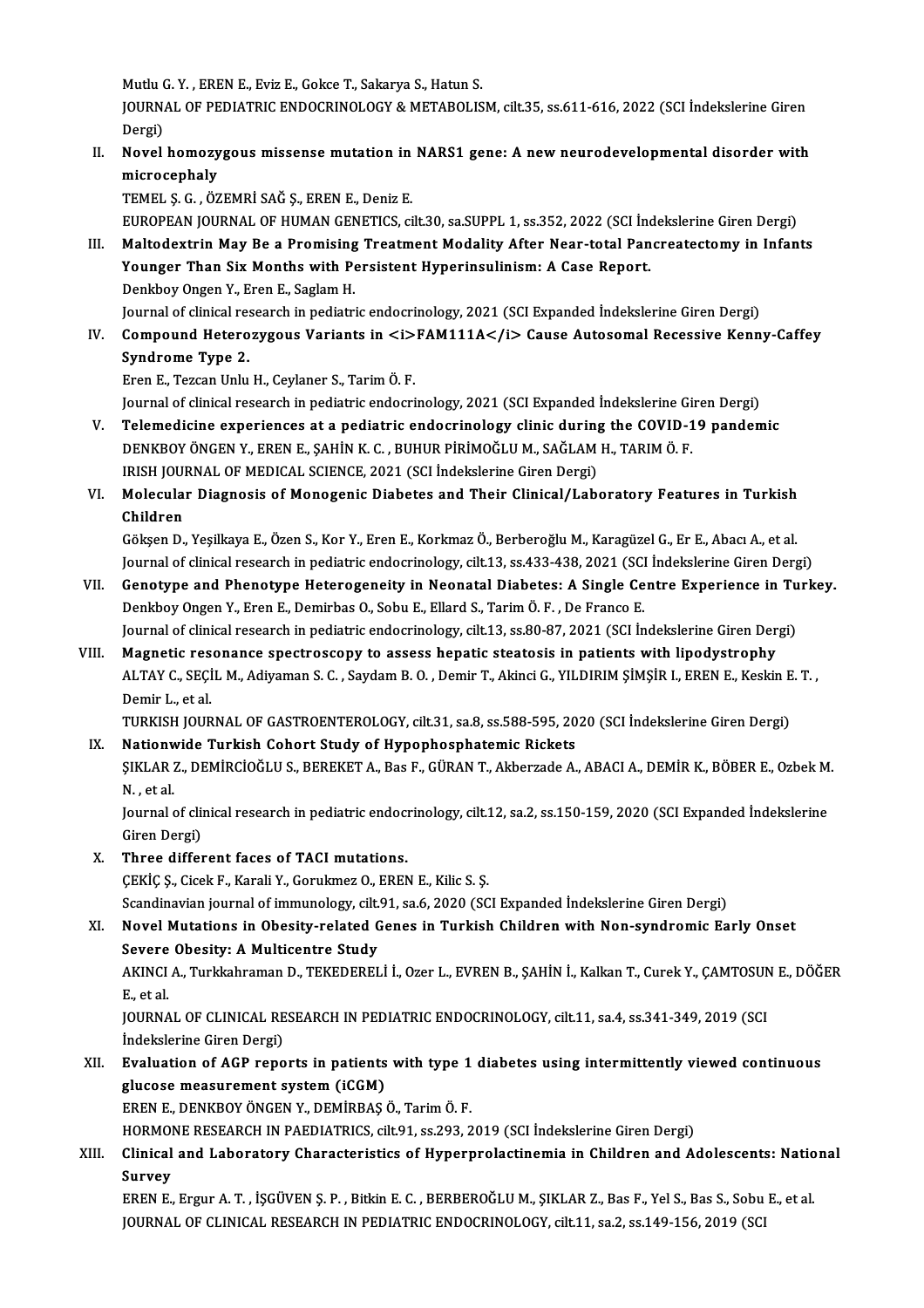İndekslerine Giren Dergi)<br>Companison of Treatme

|        | Indekslerine Giren Dergi)                                                                                                 |
|--------|---------------------------------------------------------------------------------------------------------------------------|
| XIV.   | Comparison of Treatment Regimens in Management of Severe Hypercalcemia Due to Vitamin D                                   |
|        | <b>Intoxication in Children</b>                                                                                           |
|        | DEMİR K., DÖNERAY H., Kara C., Atay Z., Cetinkaya S., Cayir A., ANIK A., EREN E., Ucakturk A., Yilmaz G. C., et al.       |
|        | JOURNAL OF CLINICAL RESEARCH IN PEDIATRIC ENDOCRINOLOGY, cilt.11, sa.2, ss.140-148, 2019 (SCI                             |
|        | İndekslerine Giren Dergi)                                                                                                 |
| XV.    | Liver Involvement in Congenital Hypopituitarism.                                                                          |
|        | ALTAY D., EREN E., ÖZKAN T. M., ÖZGÜR T., Tarim Ö. F.                                                                     |
|        | Indian journal of pediatrics, cilt.86, sa.5, ss.412-416, 2019 (SCI Expanded Indekslerine Giren Dergi)                     |
| XVI.   | Genotype-phenotype correlation, gonadal malignancy risk, gender preference, and                                           |
|        | testosterone/dihydrotestosterone ratio in steroid 5-alpha-reductase type 2 deficiency: a multicenter                      |
|        | study from Turkey                                                                                                         |
|        | Abaci A., Catli G., Kirbiyik O., Sahin N. M., Abali Z. Y., Unal E., Siklar Z., Mengen E., Ozen S., Guran T., et al.       |
|        | JOURNAL OF ENDOCRINOLOGICAL INVESTIGATION, cilt.42, sa.4, ss.453-470, 2019 (SCI İndekslerine Giren Dergi)                 |
| XVII.  | Perceived Expressed Emotion, Emotional and Behavioral Problems and Self-Esteem in Obese                                   |
|        | Adolescents: A Case-Control Study                                                                                         |
|        | Colpan M., ERAY Ş., EREN E., VURAL A. P.                                                                                  |
|        | JOURNAL OF CLINICAL RESEARCH IN PEDIATRIC ENDOCRINOLOGY, cilt.10, sa.4, ss.357-363, 2018 (SCI                             |
|        | Indekslerine Giren Dergi)                                                                                                 |
| XVIII. | Incidence of Type 1 Diabetes in Children Aged Below 18 Years during 2013-2015 in Northwest                                |
|        | <b>Turkey</b>                                                                                                             |
|        | Poyrazoglu S., Bundak R., Abali Z. Y., Onal H., Sarikaya S., Akgun A., Bas S., Abali S., BEREKET A., EREN E., et al.      |
|        | Journal of clinical research in pediatric endocrinology, cilt.10, sa.4, ss.336-342, 2018 (SCI Expanded Indekslerine       |
|        | Giren Dergi)                                                                                                              |
| XIX.   | Homozygous loss-of-function mutations in SLC26A7 cause goitrous congenital hypothyroidism.                                |
|        | CANGÜL H., Liao X., Schoenmakers E., Kero J., Barone S., Srichomkwun P., Iwayama H., Serra E. G., SAĞLAM H.,              |
|        | EREN E, et al.                                                                                                            |
|        | JCI insight, cilt.3, sa.20, 2018 (SCI Expanded Indekslerine Giren Dergi)                                                  |
| XX.    | Renal complications of lipodystrophy: A closer look at the natural history of kidney disease                              |
|        | , AKINCI B., ÜNLÜ Ş. M. , ÇELİK A., YILDIRIM ŞİMŞİR I., ŞEN S., NUR B., Keskin F. E. , Saydam B. O. , Ozdemir N           |
|        | SARER YÜREKLİ B. P., et al.                                                                                               |
|        | CLINICAL ENDOCRINOLOGY, cilt.89, sa.1, ss.65-75, 2018 (SCI Indekslerine Giren Dergi)                                      |
| XXI.   | Pituitary Stalk Interruption Syndrome (PSIS) is not a Rare Cause of the Congenital Hypopituitarism                        |
|        | EREN E., YAZICI Z., DEMİRBAŞ Ö., Gulleroglu N. B., Tarim Ö. F.                                                            |
|        | HORMONE RESEARCH IN PAEDIATRICS, cilt.90, ss.514-515, 2018 (SCI İndekslerine Giren Dergi)                                 |
| XXII.  | A Neurological Disease Mimicking Central Hypothyroidism: MCT8 Deficiency                                                  |
|        | DEMİRBAŞ Ö., EREN E., Tarim O.                                                                                            |
|        | HORMONE RESEARCH IN PAEDIATRICS, cilt.90, ss.610, 2018 (SCI Indekslerine Giren Dergi)                                     |
| XXIII. | Nationwide Hypophosphatemic Rickets Study                                                                                 |
|        | ŞIKLAR Z., DEMİRCİOĞLU S., BEREKET A., ABACI A., Bas F., DEMİR K., GÜRAN T., Akberzade A., BÖBER E., Ozbek M.             |
|        | $N$ , et al.                                                                                                              |
|        | HORMONE RESEARCH IN PAEDIATRICS, cilt.90, ss.109-110, 2018 (SCI Indekslerine Giren Dergi)                                 |
| XXIV   | Analysis of the GCK gene in 79 MODY type 2 patients: A multicenter Turkish study, mutation profile                        |
|        | and description of twenty novel mutations                                                                                 |
|        | AYKUT A., KARACA E., ONAY H., Goksen D., ÇETİNKALP Ş., EREN E., ERSOY B., Cakir E. P., Buyukinan M., Kara C., et          |
|        | al.                                                                                                                       |
|        | GENE, cilt.641, ss.186-189, 2018 (SCI İndekslerine Giren Dergi)                                                           |
| XXV.   | Determining residual adipose tissue characteristics with MRI in patients with various subtypes of                         |
|        | lipodystrophy                                                                                                             |
|        | ALTAY C., SEÇİL M., Demir T., Atik T., Akinci G., Kutbay N. O., Temeloglu E. K., YILDIRIM ŞİMŞİR I., Ozisik S., Demir L., |
|        | et al.                                                                                                                    |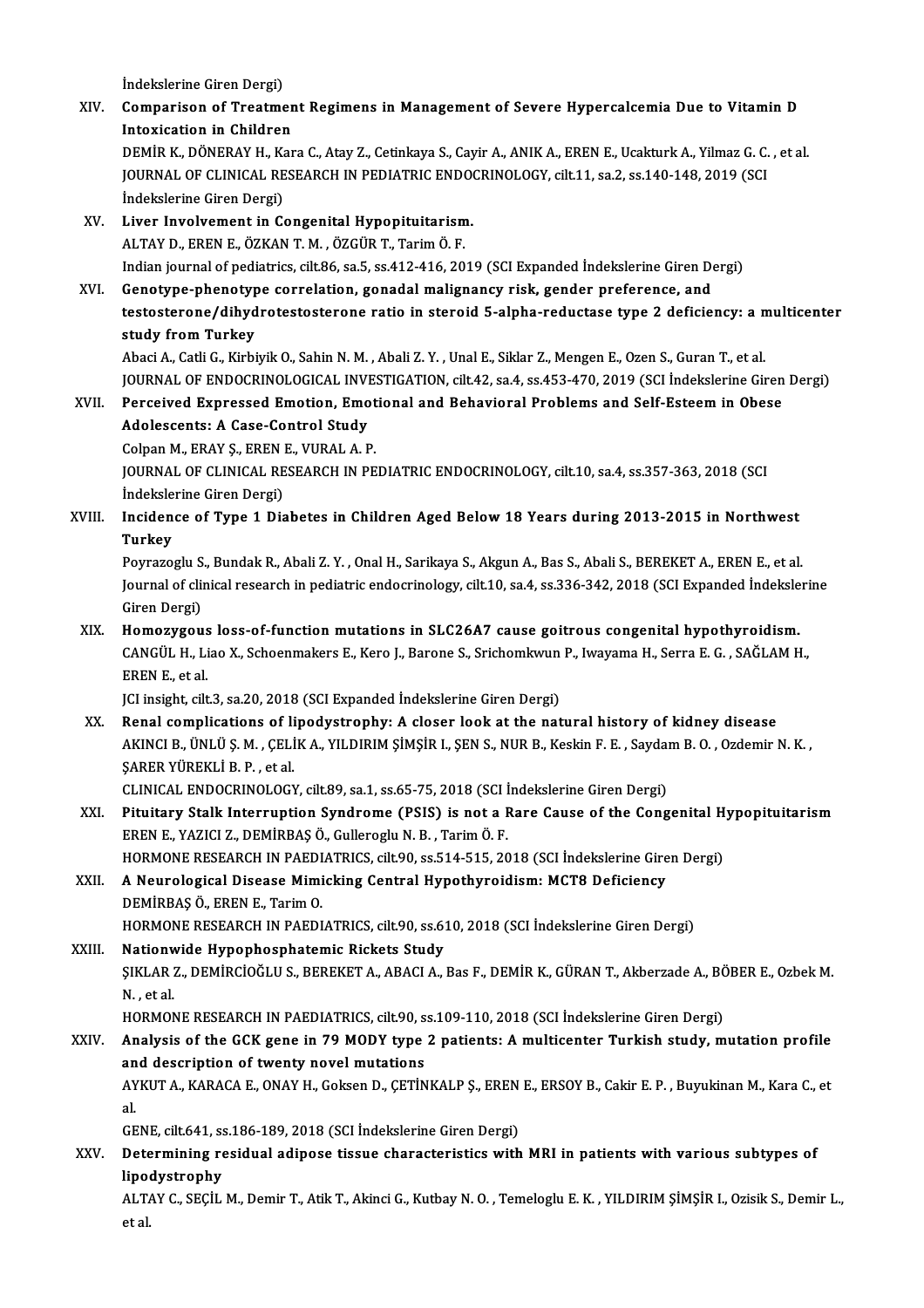DIAGNOSTIC AND INTERVENTIONAL RADIOLOGY, cilt.23, sa.6, ss.428-434, 2017 (SCI İndekslerine Giren Dergi)<br>The Belstionship Between Bengejyed Eamily Climate and Clysemis Centrel in Type 1 Diabetes

DIAGNOSTIC AND INTERVENTIONAL RADIOLOGY, cilt.23, sa.6, ss.428-434, 2017 (SCI İndekslerine Giren D<br>XXVI. The Relationship Between Perceived Family Climate and Glycemic Control in Type 1 Diabetes<br>Mellitue Adelessent Petient DIAGNOSTIC AND INTERVENTIC<br>The Relationship Between Pe<br>Mellitus Adolescent Patients<br>Frau S. Hear H. N. Getinkaug F The Relationship Between Perceived Family Climate and Glycemic Control in Type 1 Diabetes<br>Mellitus Adolescent Patients<br>Eray S., Ucar H. N. , Cetinkaya F., EREN E., Vural P.

Mellitus Adolescent Patients<br>Eray Ş., Ucar H. N. , Cetinkaya F., EREN E., Vural P.<br>JOURNAL OF CLINICAL RESEARCH IN PEDIATRIC ENDOCRINOLOGY, cilt.9, sa.3, ss.253-259, 2017 (SCI İndekslerine<br>Ciron Dergi) Eray Ş., Ucar<br>JOURNAL OF<br>Giren Dergi)<br>Effects of lo JOURNAL OF CLINICAL RESEARCH IN PEDIATRIC ENDOCRINOLOGY, cilt.9, sa.3, ss.253-259, 2017 (SCI İndeks<br>Giren Dergi)<br>XXVII. Effects of long-term consumption of high fructose corn syrup containing peach nectar on body<br>weight ga

Giren Dergi)<br>Effects of long-term consumption o<br>weight gain in sprague dawley rats<br>ÖZCAN SiNiP C, SINA S, Inan S, Bagda Effects of long-term consumption of high fructose corn syrup containing peach nectar on body<br>weight gain in sprague dawley rats<br>ÖZCAN SİNİR G., SUNA S., Inan S., Bagdas D., TAMER C. E. , ÇOPUR Ö. U. , SIĞIRLI D., SARANDÖL

**weight gain in<br>ÖZCAN SİNİR C<br>ERCAN İ., et al.**<br>EQOD SCIENCE ÖZCAN SİNİR G., SUNA S., Inan S., Bagdas D., TAMER C. E. , ÇOPUR Ö. U. , SIĞIRLI D., SARANDÖL E.,<br>ERCAN İ., et al.<br>FOOD SCIENCE AND TECHNOLOGY, cilt.37, sa.2, ss.337-343, 2017 (SCI İndekslerine Giren Dergi)<br>BHENOTYPIC, HOP

FOOD SCIENCE AND TECHNOLOGY, cilt.37, sa.2, ss.337-343, 2017 (SCI Indekslerine Giren Dergi)

ERCAN İ., et al.<br>FOOD SCIENCE AND TECHNOLOGY, cilt.37, sa.2, ss.337-343, 2017 (SCI İndekslerine Giren Dergi)<br>XXVIII. PHENOTYPIC, HORMONAL AND MOLECULAR GENETIC CHARACTERISTICS OF 5-ALPHA REDUCTASE<br>TYPE 2 DEFICIENCY PATIENT PHENOTYPIC, HORMONAL AND MOLECULAR GENETIC CHARACTERISTICS OF 5-ALPHA REDUCTASE<br>TYPE 2 DEFICIENCY PATIENTS: A MULTICENTER STUDY FROM TURKEY<br>ABACI A., ÇATLI G., Kirbiyik O., Sahin N. M. , Abali Z. Y. , Unal E., ŞIKLAR Z., U

TYPE 2 DEFICIENCY PATIENTS: A MULTICENTER STUDY FROM TURKEY<br>ABACI A., ÇATLI G., Kirbiyik O., Sahin N. M. , Abali Z. Y. , Unal E., ŞIKLAR Z., Ucakturk E. M. , ÖZEN S<br>HORMONE RESEARCH IN PAEDIATRICS, cilt.88, ss.551-552, 201 ABACI A., ÇATLI G., Kirbiyik O., Sahin N. M. , Abali Z. Y. , Unal E., ŞIKLAR Z., Ucakturk E. M. , ÖZEN S., GÜRAN<br>HORMONE RESEARCH IN PAEDIATRICS, cilt.88, ss.551-552, 2017 (SCI İndekslerine Giren Dergi)<br>XXIX. CLINICAL AND

# HORMONE RESEARCH IN PAEDIATRICS, cilt.88, ss.551-552, 2017 (SCI İndekslerine Giren Dergi)<br>CLINICAL AND LABORATORY CHARACTERISTICS OF HYPERPROLACTINEMIC CHILDREN AND<br>ADOLESCENTS: NATIONAL SURVEY CLINICAL AND LABORATORY CHARACTERISTICS OF HYPERPROLACTINEMIC CHILDREN AND<br>ADOLESCENTS: NATIONAL SURVEY<br>EREN E., Ergur A. T. , İŞGÜVEN Ş. P. , Bitkin E. C. , BERBEROĞLU M., ŞIKLAR Z., Genens M., Doğan M., Yel S., Bas S., e

AD<br>ER<br>al. EREN E., Ergur A. T. , İŞGÜVEN Ş. P. , Bitkin E. C. , BERBEROĞLU M., ŞIKLAR Z., Genens M., Doğan M<br>al.<br>HORMONE RESEARCH IN PAEDIATRICS, cilt.88, ss.313-314, 2017 (SCI İndekslerine Giren Dergi)<br>Homonygous Ala£EPre Mutation

- al.<br>HORMONE RESEARCH IN PAEDIATRICS, cilt.88, ss.313-314, 2017 (SCI İndekslerine Giren De<br>XXX. Homozygous Ala65Pro Mutation with V89L Polymorphism in SRD5A2 Deficiency<br>EREN E. EDCÜNI Ü.T. Acut E. Colik S. K HORMONE RESEARCH IN PAEDIATRICS,<br>Homozygous Ala65Pro Mutation wi<br>EREN E., EDGÜNLÜ T., Asut E., Celik S. K.<br>JOUPNAL OF CLINICAL PESEARCH IN PL Homozygous Ala65Pro Mutation with V89L Polymorphism in SRD5A2 Deficiency<br>EREN E., EDGÜNLÜ T., Asut E., Celik S. K.<br>JOURNAL OF CLINICAL RESEARCH IN PEDIATRIC ENDOCRINOLOGY, cilt.8, sa.2, ss.218-223, 2016 (SCI İndekslerine<br>C EREN E., EDG<br>JOURNAL OF<br>Giren Dergi)<br>The Ftieles
- JOURNAL OF CLINICAL RESEARCH IN PEDIATRIC ENDOCRINOLOGY, cilt.8, sa.2, ss.218-223, 2016 (SCI İndeksler<br>Giren Dergi)<br>XXXI. The Etiology and Clinical Features of Non-CAH Gonadotropin-Independent Precocious Puberty: A<br>Multise Giren Dergi)<br>The Etiology and Clinical Features of Non-CAH Gonadotropin-Independent Precocious Puberty: A<br>Multicenter Study The Etiology and Clinical Features of Non-CAH Gonadotropin-Independent Precocious Puberty: A<br>Multicenter Study<br>Atay Z., Yesilkaya E., Erdeve S. S. , DEMİRCİOĞLU S., AKIN L., EREN E., DÖĞER E., Aycan Z., Abali Z. Y. , AKINC

Mu<br>At:<br>al Atay Z., Yesilkaya E., Erdeve S. S. , DEMİRCİOĞLU S., AKIN L., EREN E., DÖĞER E., Aycan Z., Abali Z. Y. , AKINCI A.,<br>al.<br>JOURNAL OF CLINICAL ENDOCRINOLOGY & METABOLISM, cilt.101, sa.5, ss.1980-1988, 2016 (SCI İndekslerine<br>

al.<br>JOURNAL OF<br>Giren Dergi)<br>Anthronom JOURNAL OF CLINICAL ENDOCRINOLOGY & METABOLISM, cilt.101, sa.5, ss.1980-1988, 2016 (SCI Indekslerine<br>Giren Dergi)<br>XXXII. Anthropometric findings from birth to adulthood and their relation with karyotpye distribution in<br>Tur

Giren Dergi)<br>Anthropometric findings from birth to adulthood and their relation with karyotpye distribution in<br>Turkish girls with Turner syndrome.

Sari E., BEREKET A., Yesilkaya E., Bas F., Bundak R., Aydin B. K., DARCAN Ş., Dundar B., Buyukinan M., Kara C., et al. Turkish girls with Turner syndrome.<br>Sari E., BEREKET A., Yesilkaya E., Bas F., Bundak R., Aydin B. K. , DARCAN Ş., Dundar B., Buyukinan M., Kara (<br>American journal of medical genetics. Part A, sa.4, ss.942-8, 2016 (SCI Exp Sari E., BEREKET A., Yesilkaya E., Bas F., Bundak R., Aydin I<br>American journal of medical genetics. Part A, sa.4, ss.942-6<br>XXXIII. Mucormycosis and Type 1 Diabetes: A Case Report

# American journal of medical genetics. Part A, sa.<br>Mucormycosis and Type 1 Diabetes: A Ca.<br>EREN E., ÇELEBİ S., Sali E., Topac T., Tarim Ö. F.<br>HOPMONE PESEARCH IN PAEDIATRICS. sil: 96 Mucormycosis and Type 1 Diabetes: A Case Report<br>EREN E., ÇELEBİ S., Sali E., Topac T., Tarim Ö. F.<br>HORMONE RESEARCH IN PAEDIATRICS, cilt.86, ss.234, 2016 (SCI İndekslerine Giren Dergi)

# EREN E., ÇELEBİ S., Sali E., Topac T., Tarim Ö. F.<br>HORMONE RESEARCH IN PAEDIATRICS, cilt.86, ss.234, 2016 (SCI İndekslerine Giren Dergi)<br>XXXIV. Retrospective evaluation of pubertal development and linear growth of girl HORMONE RESEARCH IN PAEDIATRICS, cilt.86, ss.<br>Retrospective evaluation of pubertal develop<br>treated with oral and transdermal estrogen<br>Cakir E.D. B. SAČLAM H. EREN E. OZZUR T. TABU Retrospective evaluation of pubertal development<br>treated with oral and transdermal estrogen<br>Cakir E. D. P. , SAĞLAM H., EREN E., Ozgur T., TARIM Ö. F.<br>JOUPMAL OF PEDIATPIC ENDOCPINOLOCY & METAROLI

treated with oral and transdermal estrogen<br>Cakir E. D. P. , SAĞLAM H., EREN E., Ozgur T., TARIM Ö. F.<br>JOURNAL OF PEDIATRIC ENDOCRINOLOGY & METABOLISM, cilt.28, ss.1219-1226, 2015 (SCI İndekslerine Giren<br>Persi) Cakir E<br>JOURN<br>Dergi)<br>Pediat JOURNAL OF PEDIATRIC ENDOCRINOLOGY & METABOLISM, cilt.28, ss.1219-1226, 2015 (SCI In<br>Dergi)<br>XXXV. Pediatric patients with pheochromocytoma: Experience of a tertiary health center.

## Dergi)<br>Pediatric patients with pheochromocytoma: Experience of a tertiary health center. EREN E., SAĞLAM H., Caliskan Y., KIRISTIOĞLU İ., Tarim Ö. F.

Pediatrics international : official journal of the Japan Pediatric Society, cilt.57, sa.5, ss.875-9, 2015 (SCI Expanded Indekslerine Giren Dergi) Pediatrics international : official journal of the Japan Pediatric Society, cilt.57, sa.5, ss.875-9, 2015 (SCI Expande<br>Indekslerine Giren Dergi)<br>XXXVI. Growth curves for Turkish Girls with Turner Syndrome: Results of the T

Indekslerine Gi<br>Growth curve<br>Study Group.<br>Derendeliler E Growth curves for Turkish Girls with Turner Syndrome: Results of the Turkish Turner Syndrome<br>Study Group.<br>Darendeliler F., Yesilkaya E., BEREKET A., Bas F., Bundak R., Sari E., Aydin B. K. , DARCAN Ş., Dundar B., Buyukinan

Study Group.<br>Darendeliler F., Yesilkaya E., BEREKET A., Bas F., Bundak R., Sari E., Aydin B. K. , DARCAN Ş., Dundar B., Buyukinan<br>M., et al.

Journal of clinical research in pediatric endocrinology, cilt.7, sa.3, ss.183-91, 2015 (SCI Expanded Indekslerine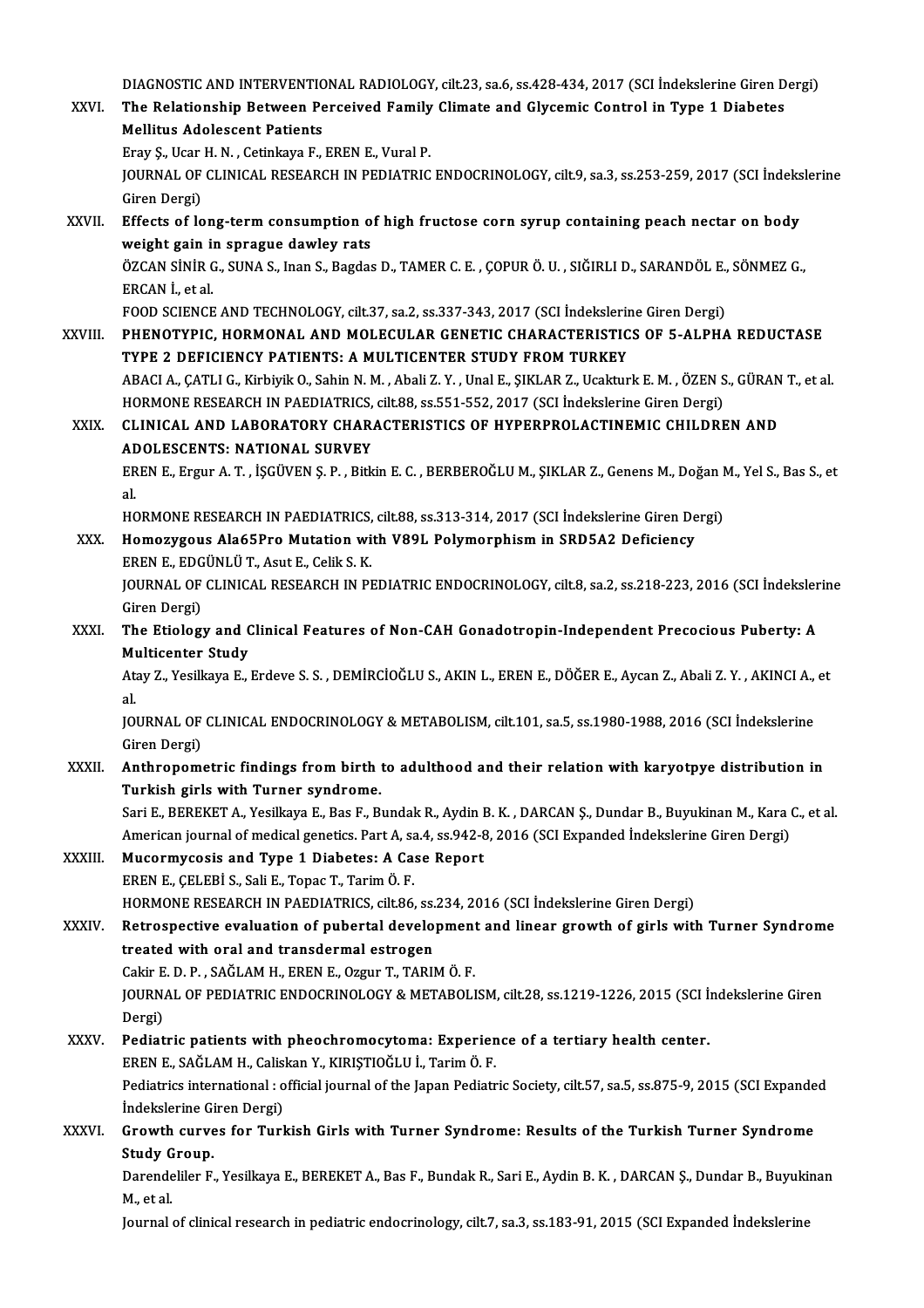- Giren Dergi) Giren Dergi)<br>XXXVII. Turner syndrome and associated problems in Turkish children: a multicenter study.<br>Yesillrave F. BEREKET A. Darendeliler E. Bes E. Berwaregly S. Aydin B. K., DARCAN S. Dunder. Yesilkaya E., BEREKET A., Darendeliler F., Bas F., Poyrazoglu S., Aydin B. K. , DARCAN Ş., Dundar B., Buyukinan M.,<br>Kara C., et al. Turner syne<br>Yesilkaya E., l<br>Kara C., et al.<br>Journal of cli Yesilkaya E., BEREKET A., Darendeliler F., Bas F., Poyrazoglu S., Aydin B. K. , DARCAN Ş., Dundar B., Buyukinan M.,<br>Kara C., et al.<br>Journal of clinical research in pediatric endocrinology, cilt.7, sa.1, ss.27-36, 2015 (SCI Kara C.<br>Journal<br>Dergi)<br>CPP 20 Journal of clinical research in pediatric endocrinology, cilt.7, sa.1, ss.27-36, 2015 (SCI Expanded<br>Dergi)<br>XXXVIII. GPR30 Gene Polymorphisms Are Associated with Gynecomastia Risk in Adolescents<br>Korkman H.A., Edgunly T. ERE Dergi)<br>GPR30 Gene Polymorphisms Are Associated with Gynecomastia Risk in<br>Korkmaz H. A. , Edgunlu T., EREN E., Demir K., Cakir E. D. P. , Celik S. K. , Ozkan B.<br>HOPMONE RESEARCH IN RAEDIATRICS, silt 92, sa 2, ss 177, 192, 2 Korkmaz H. A. , Edgunlu T., EREN E., Demir K., Cakir E. D. P. , Celik S. K. , Ozkan B.<br>HORMONE RESEARCH IN PAEDIATRICS, cilt.83, sa.3, ss.177-182, 2015 (SCI İndekslerine Giren Dergi) Korkmaz H. A., Edgunlu T., EREN E., Demir K., Cakir E. D. P., Celik S. K., Ozkan B.<br>HORMONE RESEARCH IN PAEDIATRICS, cilt.83, sa.3, ss.177-182, 2015 (SCI İndekslerine (XXXIX. Transnasal Transsphenoidal Surgical Method in P HORMONE RESEARCH IN PAEDIATRICS, cilt.83, sa.3, ss.177-182, 2015 (<br>Transnasal Transsphenoidal Surgical Method in Pediatric Pitui<br>TAŞKAPILIOĞLU M. Ö. , YILMAZLAR S., EREN E., Tarim Ö. F. , Guler T. M.<br>Pediatria neurogurgery Transnasal Transsphenoidal Surgical Method in Pediatric Pituitary Adenomas.<br>TAŞKAPILIOĞLU M. Ö. , YILMAZLAR S., EREN E., Tarim Ö. F. , Guler T. M.<br>Pediatric neurosurgery, cilt.50, sa.3, ss.128-32, 2015 (SCI Expanded İndeks TAŞKAPILIOĞLU M. Ö. , YILMAZLAR S., EREN E., Tarim Ö. F. , Guler T. M.<br>Pediatric neurosurgery, cilt.50, sa.3, ss.128-32, 2015 (SCI Expanded İndekslerine Giren Der<br>XL. Assessment of Growth and Development in Children With H Pediatric neurosurgery, cil<br>Assessment of Growth<br>Sari T., Eren E., Koruk S. T.<br>Costreentenelegy research Assessment of Growth and Development in Children With Hepatitis B Positivity.<br>Sari T., Eren E., Koruk S. T.<br>Gastroenterology research, cilt.7, ss.131-136, 2014 (SCI Expanded İndekslerine Giren Dergi)<br>Loga of Eungtion Mutat Sari T., Eren E., Koruk S. T.<br>Gastroenterology research, cilt.7, ss.131-136, 2014 (SCI Expanded Indekslerine Giren Dergi)<br>XLI. Loss-of-Function Mutations in PNPLA6 Encoding Neuropathy Target Esterase Underlie Pubertal Gastroenterology research, cilt.7, ss.131-136, 2014 (SCI Expanded Indel<br>Loss-of-Function Mutations in PNPLA6 Encoding Neuropathy T<br>Failure and Neurological Deficits in Gordon Holmes Syndrome<br>TOBALOČLUA K. Lompiggi A. Knats TOPALOĞLU A. K. , Lomniczi A., Kretzschmar D., Dissen G. A. , KOTAN L. D. , McArdle C. A. , KOÇ A. F. , Hamel B. C. ,<br>Guclu M., Papatya E. D. , et al. Failure and Neurological Deficits in Gordon Holmes Syndrome TOPALOĞLU A. K. , Lomniczi A., Kretzschmar D., Dissen G. A. , KOTAN L. D. , McArdle C. A. , KOÇ A. F. , Hamel B.<br>Guclu M., Papatya E. D. , et al.<br>JOURNAL OF CLINICAL ENDOCRINOLOGY & METABOLISM, cilt.99, sa.10, 2014 (SCI İn Guclu M., Papatya E. D. , et al.<br>JOURNAL OF CLINICAL ENDOCRINOLOGY & METABOLISM, cilt.99, sa.10, 2014 (SCI İndekslerine Giren De<br>XLII. An essential splice site mutation (c.317+1G&gt;A) in the TSHR gene leads to severe JOURNAL OF<br>An essentia<br>dysgenesis.<br>Cangul H. SA An essential splice site mutation (c.317+1G>A) in the TSHR gene leads to severe thyrouty senesis.<br>Cangul H., SAĞLAM H., Saglam Y., EREN E., Dogan D., Kendall M., Tarim Ö. F. , Maher E. R. , Barrett T. G.<br>Journal of podi **dysgenesis.**<br>Cangul H., SAĞLAM H., Saglam Y., EREN E., Dogan D., Kendall M., Tarim Ö. F. , Maher E. R. , Barrett T. G.<br>Journal of pediatric endocrinology & metabolism : JPEM, cilt.27, ss.1021-5, 2014 (SCI Expanded İndeksl Cangul<br>Journal<br>Dergi)<br>Etiolog Journal of pediatric endocrinology & metabolism : JPEM, cilt.27, ss.1021-<br>Dergi)<br>XLIII. Etiological evaluation of adolescents with primary amenorrhea. Dergi)<br>Etiological evaluation of adolescents with primary amenorrhea.<br>EREN E., SAĞLAM H., Cakir E. D. P. , Tarim Ö. F. Indian journal of pediatrics, cilt.81, sa.9, ss.861-5, 2014 (SCI Expanded İndekslerine Giren Dergi) EREN E., SAĞLAM H., Cakir E. D. P. , Tarim Ö. F.<br>Indian journal of pediatrics, cilt.81, sa.9, ss.861-5, 2014 (SCI Expanded İndekslerine Giren Dergi)<br>XLIV. Serum Paraoxonase/Arylesterase Activity and Oxidative Stress St Indian jour<mark>r</mark><br>Serum Par<br>Syndrome<br>EREN E. Ab Serum Paraoxonase/Arylesterase Activ<br>Syndrome<br>EREN E., Abuhandan M., Solmaz A., Taskin A.<br>JOUPNAL OF CLINICAL PESEARCH IN PEDIA S**yndrome**<br>EREN E., Abuhandan M., Solmaz A., Taskin A.<br>JOURNAL OF CLINICAL RESEARCH IN PEDIATRIC ENDOCRINOLOGY, cilt.6, sa.3, ss.163-168, 2014 (SCI İndekslerine EREN E., Abu<br>JOURNAL OF<br>Giren Dergi)<br>Enicandial o JOURNAL OF CLINICAL RESEARCH IN PEDIATRIC ENDOCRINOLOGY, cilt.6, sa.3, .<br>Giren Dergi)<br>XLV. Epicardial adiposity in children with obesity and metabolic syndrome.<br>From E. Koso B. Ture M. Gurel B. Giren Dergi)<br>Epicardial adiposity in children with obesity and metabolic syndrome.<br>Eren E., Koca B., Ture M., Guzel B. Iranian journal of pediatrics, cilt.24, ss.411-7, 2014 (SCI İndekslerine Giren Dergi) XLVI. A deletion including exon 2 of the TSHR gene is associated with thyroid dysgenesis and severe Iranian journal of pediatrics, cil<br>A deletion including exon 2<br>congenital hypothyroidism.<br>Cangul H. Schoanmakers N.A. Cangul H., Schoenmakers N. A. , SAĞLAM H., Doganlar D., Saglam Y., EREN E., Kendall M., Tarim Ö. F. , Barrett T. G. ,<br>Chatterjee K., et al. congenital hypot<br>Cangul H., Schoenn<br>Chatterjee K., et al.<br>Journal of nodiatric Cangul H., Schoenmakers N. A. , SAĞLAM H., Doganlar D., Saglam Y., EREN E., Kendall M., Tarim Ö. F. , Barrett T. G. ,<br>Chatterjee K., et al.<br>Journal of pediatric endocrinology & metabolism : JPEM, cilt.27, ss.731-5, 2014 (S Chatter<br>Journal<br>Dergi)<br>Loss Journal of pediatric endocrinology & metabolism : JPEM, cilt.27, ss.731-5, 2014 (SCI Expanded Indekslerine Giren<br>Dergi)<br>XLVII. Loss of Function Mutations in PNPLA6 Encoding Neuropathy Target Esterase Cause Pubertal Failure Dergi)<br>Loss of Function Mutations in PNPLA6 Encoding Ne<br>and Cerebellar Ataxia (Gordon Holmes Syndrome)<br>KOTAN L.D. Lemnissi A. Kratsehmer D. Dissen G.A., M Loss of Function Mutations in PNPLA6 Encoding Neuropathy Target Esterase Cause Pubertal Failure<br>and Cerebellar Ataxia (Gordon Holmes Syndrome)<br>KOTAN L. D. , Lomniczi A., Kretzschmar D., Dissen G. A. , McArdle C. A. , Koc F and Cerebell<br>KOTAN L. D. ,<br>EREN E., et al.<br>ENDOCEINE B KOTAN L. D. , Lomniczi A., Kretzschmar D., Dissen G. A. , McArdle C. A. , K<br>EREN E., et al.<br>ENDOCRINE REVIEWS, cilt.35, sa.3, 2014 (SCI İndekslerine Giren Dergi)<br>Conetis verients of estregen bets and lentin negenters may s EREN E., et al.<br>ENDOCRINE REVIEWS, cilt.35, sa.3, 2014 (SCI Indekslerine Giren Dergi)<br>XLVIII. Genetic variants of estrogen beta and leptin receptors may cause gynecomastia in adolescent<br>EREN E. EDGÜNE I. T. Korlmaz H.A. Co ENDOCRINE REVIEWS, cilt.35, sa.3, 2014 (SCI İndekslerine Giren Dergi)<br>Genetic variants of estrogen beta and leptin receptors may cause gynecon<br>EREN E., EDGÜNLÜ T., Korkmaz H. A. , Cakir E. D. P. , Demir K., ÇETİN E. S. , C Genetic variants of estrogen beta and leptin receptors may c<br>EREN E., EDGÜNLÜ T., Korkmaz H. A. , Cakir E. D. P. , Demir K., ÇETİN<br>GENE, cilt.541, sa.2, ss.101-106, 2014 (SCI İndekslerine Giren Dergi)<br>Nevel Enustase 1.6 bi EREN E., EDGÜNLÜ T., Korkmaz H. A. , Cakir E. D. P. , Demir K., ÇETİN E. S. , Celik S. K.<br>GENE, cilt.541, sa.2, ss.101-106, 2014 (SCI İndekslerine Giren Dergi)<br>XLIX. Novel Fructose-1,6-bisphosphatase Gene Mutation in Two S
	-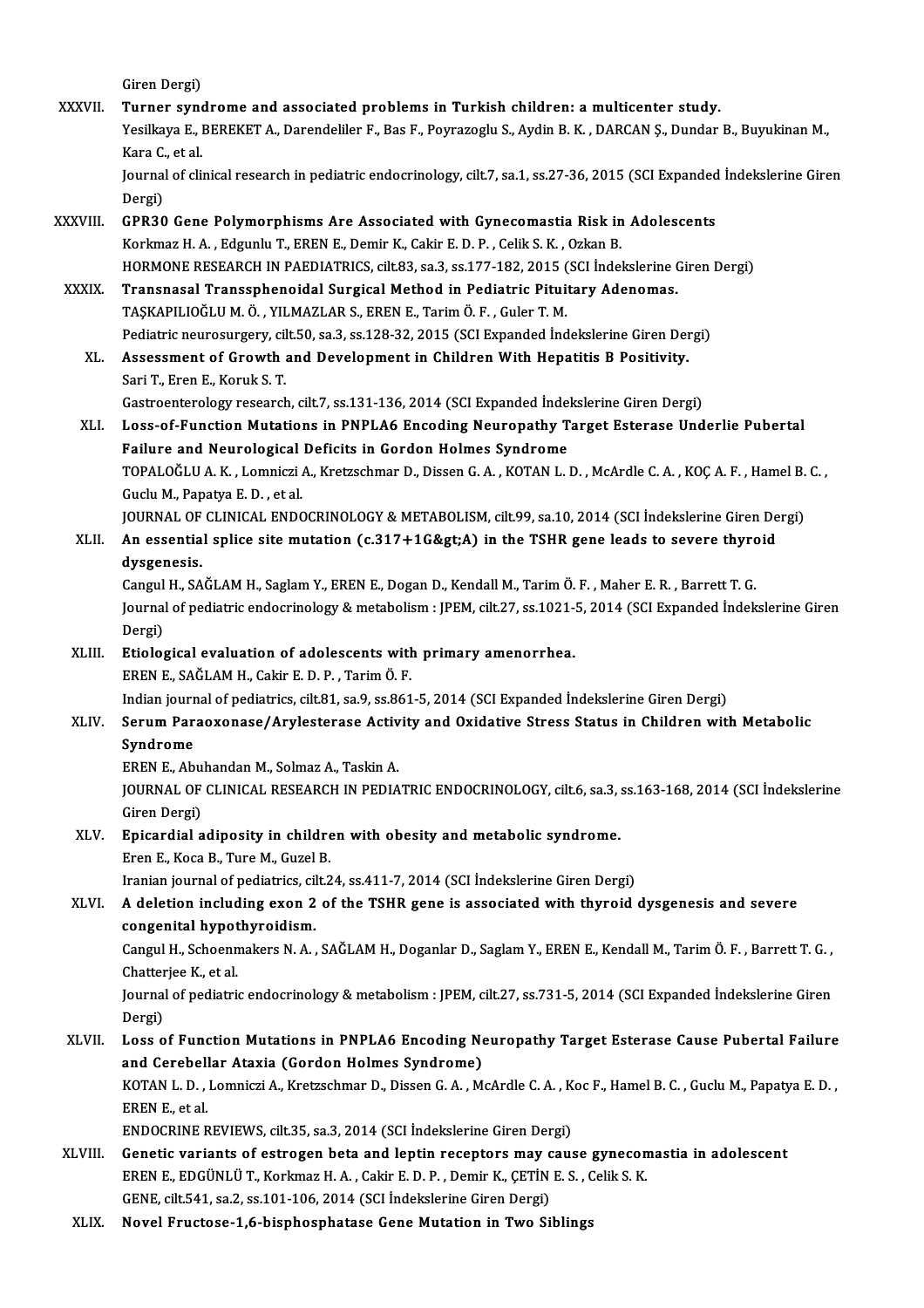EREN E., Edgunlu T., Abuhandan M., Yetkin I.

EREN E., Edgunlu T., Abuhandan M., Yetkin I.<br>DNA AND CELL BIOLOGY, cilt.32, sa.11, ss.635-639, 2013 (SCI İndekslerine Giren Dergi)<br>Fyalustion of the endegrine functions in podistris patients with sysnetis seng

- EREN E., Edgunlu T., Abuhandan M., Yetkin I.<br>DNA AND CELL BIOLOGY, cilt.32, sa.11, ss.635-639, 2013 (SCI Indekslerine Giren Dergi)<br>L. Evaluation of the endocrine functions in pediatric patients with cyanotic congenital hea DNA AND CELL BIOLOGY, cilt.32, sa.11, ss.635-639, 2013<br>Evaluation of the endocrine functions in pediatric<br>EREN E., Cakir E. D. P., Bostan O., SAĞLAM H., Tarim Ö. F.<br>PIOMEDICAL PESEARCH INDIA silt 24, ss.2, ss.211, 215 Evaluation of the endocrine functions in pediatric patients with cyanotic congenitation in the state of SAGLAM H., Tarim Ö. F.<br>EREN E., Cakir E. D. P. , Bostan O., SAĞLAM H., Tarim Ö. F.<br>BIOMEDICAL RESEARCH-INDIA, cilt.24, EREN E., Cakir E. D. P. , Bostan O., SAĞLAM H., Tarim Ö. F.<br>BIOMEDICAL RESEARCH-INDIA, cilt.24, sa.2, ss.211-215, 2013 (SCI İndekslerine Giren Dergi)<br>LI. Metformin intoxication in an adolescent
- EREN E., Ture M., Almaz V., Bilgic T., Yildirim I., Gider T. TURK PEDIATRI ARSIVI-TURKISH ARCHIVES OF PEDIATRICS, cilt.47, sa.4, ss.313-314, 2012 (SCI İndekslerine Giren Dergi) TURK PEDIATRI ARSIVI-TURKISH ARCHIVES OF PEDIATRICS, cilt.47, sa.4, ss.313-314, 2012 (SCI İndekslerine<br>Dergi)<br>LII. Association of infantile osteopetrosis and rickets: A case report İnfantil Osteopetrozis ve Rikets<br>Pirlikte
- Dergi)<br>Association of infantile os<br>Birlikteliği: Olgu Sunumu<br>Sangek V. Celin D. Deniz Ava Association of infantile osteopetrosis and rickets: A case re<br>Birlikteliği: Olgu Sunumu<br>Sancak Y., Çakir D., Deniz Aygün F., EREN E., TARIM Ö. F. , ÇELEBİ S.<br>Cungel Bedietri gilt 10.50 1.55 40.42.2012 (SCLEvnanded İndeltel

Birlikteliği: Olgu Sunumu<br>Sancak Y., Çakir D., Deniz Aygün F., EREN E., TARIM Ö. F. , ÇELEBİ S.<br>Guncel Pediatri, cilt.10, sa.1, ss.40-43, 2012 (SCI Expanded İndekslerine Giren Dergi)

- Sancak Y., Çakir D., Deniz Aygün F., EREN E., TARIM Ö. F., ÇELEBİ S.<br>Guncel Pediatri, cilt.10, sa.1, ss.40-43, 2012 (SCI Expanded İndekslerine Giren Dergi)<br>LIII. Testicular adrenal rest tumors in patients with congenital a Guncel Pediatri, cilt.10, sa.1, ss.40-43, 2012 (SCI Expanded İndekslerin<br>Testicular adrenal rest tumors in patients with congenital adı<br>Cakir E. D. P. , Mutlu F. S. , EREN E., Pasa A. O. , SAĞLAM H., Tarim Ö. F.<br>Journal of Journal of clinical research in pediatric endocrinology, cilt.4, sa.2, ss.94-100, 2012 (SCI Expanded İndekslerine<br>Giren Dergi) Cakir E. D. P., Mutlu F. S., EREN E., Pasa A. O., SAĞLAM H., Tarim Ö. F.
- LIV. TSHR is the main causative locus in autosomal recessively inherited thyroid dysgenesis. Giren Dergi)<br>TSHR is the main causative locus in autosomal recessively inherited thyroid dysgenesis.<br>Cangul H., Aycan Z., SAĞLAM H., Forman J. R. , Cetinkaya S., Tarim Ö. F. , BÖBER E., Cesur Y., KURTOĞLU S.,<br>Perendekilar TSHR is the main c<br>Cangul H., Aycan Z., S<br>Darendeliler F., et al.<br>Journal of podiatric a Darendeliler F., et al.

Journal of pediatric endocrinology & metabolism: JPEM, cilt.25, ss.419-26, 2012 (SCI Expanded İndekslerine Giren<br>Dergi) Journal of pediatric endocrinology & metabolism : JPEM, cilt.25, ss.419-26, 2012 (SCI Expanded Inde<br>Dergi)<br>LV. Resolution of Autoimmune Oophoritis after Thymectomy in a Myasthenia Gravis Patient<br>Colting D. B. Ordomin O. ER

- Dergi)<br>Resolution of Autoimmune Oophoritis after Thymectomy in <br>Cakir E. D. P. , Ozdemir O., EREN E., SAĞLAM H., Okan M., TARIM Ö. F.<br>JOUPMAL OF CLINICAL PESEARCH IN PEDIATRIC ENDOCPINOLOCY JOURNAL OF CLINICAL RESEARCH IN PEDIATRIC ENDOCRINOLOGY, cilt.3, sa.4, ss.212-215, 2011 (SCI İndekslerine<br>Giren Dergi) Cakir E. D. P., Ozdemir O., EREN E., SAĞLAM H., Okan M., TARIM Ö. F. JOURNAL OF CLINICAL RESEARCH IN PEDIATRIC ENDOCRINOLOGY, cilt.3, sa.4, ss.212-215, 2011 (SCI Indekslerine<br>Giren Dergi)<br>LVI. Evaluation of the patients with congenital hypothyroidism: Effect of the national screening progra
- Giren Dergi)<br>Evaluation of the patients with congenital hypothyroidism: Effect of the national scree<br>Konjenital Hipotiroidili Olgularin Değerlendirilmesi: Ulusal Tarama Programinin Etkisi<br>FREN E. SAČLAM H. Zengin A. Gil V. EREN E., SAĞLAM H., Zengin A., Gül Y., ÇAKIR E. U. , ÖZGÜR T., Tarim O.<br>Guncel Pediatri, cilt.9, sa.1, ss.28-33, 2011 (SCI Expanded İndekslerine Giren Dergi) Konjenital Hipotiroidili Olgularin Değerlendirilmesi: Ulusal Tarama Programinin Etkisi
- LVII. Clinical course of hyperprolactinemia in children and adolescents: a review of 21 cases. Guncel Pediatri, cilt.9, sa.1, ss.28-33, 2011 (SCI Expanded İndekslerin<br>Clinical course of hyperprolactinemia in children and adoles<br>EREN E., Yapici S., Cakir E. D. P. , Ceylan L. A. , SAĞLAM H., Tarim Ö. F.<br>Journal of cli Journal of clinical research in pediatric endocrinology, cilt.3, sa.2, ss.65-9, 2011 (SCI Expanded İndekslerine Giren<br>Dergi) EREN E<br>Journal<br>Dergi)<br>Effices Journal of clinical research in pediatric endocrinology, cilt.3, sa.2, ss.65-9, 2011 (SCI Expanded Indekslerine<br>Dergi)<br>LVIII. Efficacy of biphosphonates in patients with osteogenesis imperfecta Osteogenezis imperfektalı<br>ha
- Dergi)<br>Efficacy of biphosphonates in patie<br>hastalarda bifosfonatların etkinliği<br>ERENE Sincar S. Cokir E.D. B. SAĞLAI Efficacy of biphosphonates in patients with ost<br>hastalarda bifosfonatların etkinliği<br>EREN E., Sincar Ş., Cakir E. D. P. , SAĞLAM H., Tarim Ö.<br>Cuncel Bediatri gilt 9, sa 2, sa 122, 126, 2011 (SCL Exp hastalarda bifosfonatların etkinliği<br>EREN E., Sincar Ş., Cakir E. D. P. , SAĞLAM H., Tarim Ö.<br>Guncel Pediatri, cilt.9, sa.3, ss.122-126, 2011 (SCI Expanded İndekslerine Giren Dergi)<br>A retroepestive evaluation of patients w

EREN E., Sincar Ş., Cakir E. D. P. , SAĞLAM H., Tarim Ö.<br>Guncel Pediatri, cilt.9, sa.3, ss.122-126, 2011 (SCI Expanded İndekslerine Giren Dergi)<br>LIX. A retrospective evaluation of patients with rickets Riketsli olgular Guncel Pediatri, cilt.9, sa.3, ss.122-126, 201<br>A retrospective evaluation of patients<br>Ocak M., EREN E., Istanbullu K., SAĞLAM H.<br>Cuncel Pediatri, cilt.9, se.3, ss.75, 79, 2011.4 A retrospective evaluation of patients with rickets Riketsli olguların retro<br>Ocak M., EREN E., Istanbullu K., SAĞLAM H.<br>Guncel Pediatri, cilt.9, sa.2, ss.75-78, 2011 (SCI Expanded İndekslerine Giren Dergi)<br>The efficesy of

Ocak M., EREN E., Istanbullu K., SAĞLAM H.<br>Guncel Pediatri, cilt.9, sa.2, ss.75-78, 2011 (SCI Expanded İndekslerine Giren Dergi)<br>LX. The efficacy of alendronate in children with secondary osteoporosis Sekonder osteoporozlu Guncel Pediatri, cilt.9, sa.2, ss.75-78, 2011 (SCI Ex<br>The efficacy of alendronate in children with<br>gocuklarda alendronat tedavisinin etkinliği<br>SAČLAM H. EREN E. Cokir E. D. B. Ösboyasi E. Ö The efficacy of alendronate in children with secondary osteoporosis S<br>çocuklarda alendronat tedavisinin etkinliği<br>SAĞLAM H., EREN E., Çakir E. D. P. , Özboyaci E., Özboyaci A., ÖZGÜR T., Tarim Ö.<br>Cungel Bedietri gilt 9, sa çocuklarda alendronat tedavisinin etkinliği<br>SAĞLAM H., EREN E., Çakir E. D. P. , Özboyaci E., Özboyaci A., ÖZGÜR T., Tarim Ö.<br>Guncel Pediatri, cilt.8, sa.3, ss.86-89, 2010 (SCI Expanded İndekslerine Giren Dergi)

LXI. Novel TSHR mutations in consanguineous families with congenital nongoitrous hypothyroidism. Guncel Pediatri, cilt.8, sa.3, ss.86-89, 2010 (SCI Expanded İndekslerine Giren Dergi)<br>Novel TSHR mutations in consanguineous families with congenital nongoitrous hypothyroidism.<br>Cangul H., Morgan N. V. , Forman J. R. , SAĞ Nc<br>Ca<br>al. Cangul H., Morgan N. V. , Forman J. R. , SAĞLAM H., Aycan Z., Yakut T., Gulten T., Tarim Ö. F. , .<br>al.<br>Clinical endocrinology, cilt.73, sa.5, ss.671-7, 2010 (SCI Expanded İndekslerine Giren Dergi)<br>Evaluation of consenital

al.<br>Clinical endocrinology, cilt.73, sa.5, ss.671-7, 2010 (SCI Expanded Indekslerine Giren Dergi)<br>LXII. Evaluation of congenital heart diseases and thyroid abnormalities in children with Down syndrome<br>MUCLE, Algunia G. ERE Clinical endocrinology, cilt.73, sa.5, ss.671-7, 2010 (SCI Expanded İndek<br><mark>Evaluation of congenital heart diseases and thyroid abnormali</mark><br>MIHÇI E., Akcurin G., EREN E., Kardelen F., Akcurin S., KESER İ., Ertug H.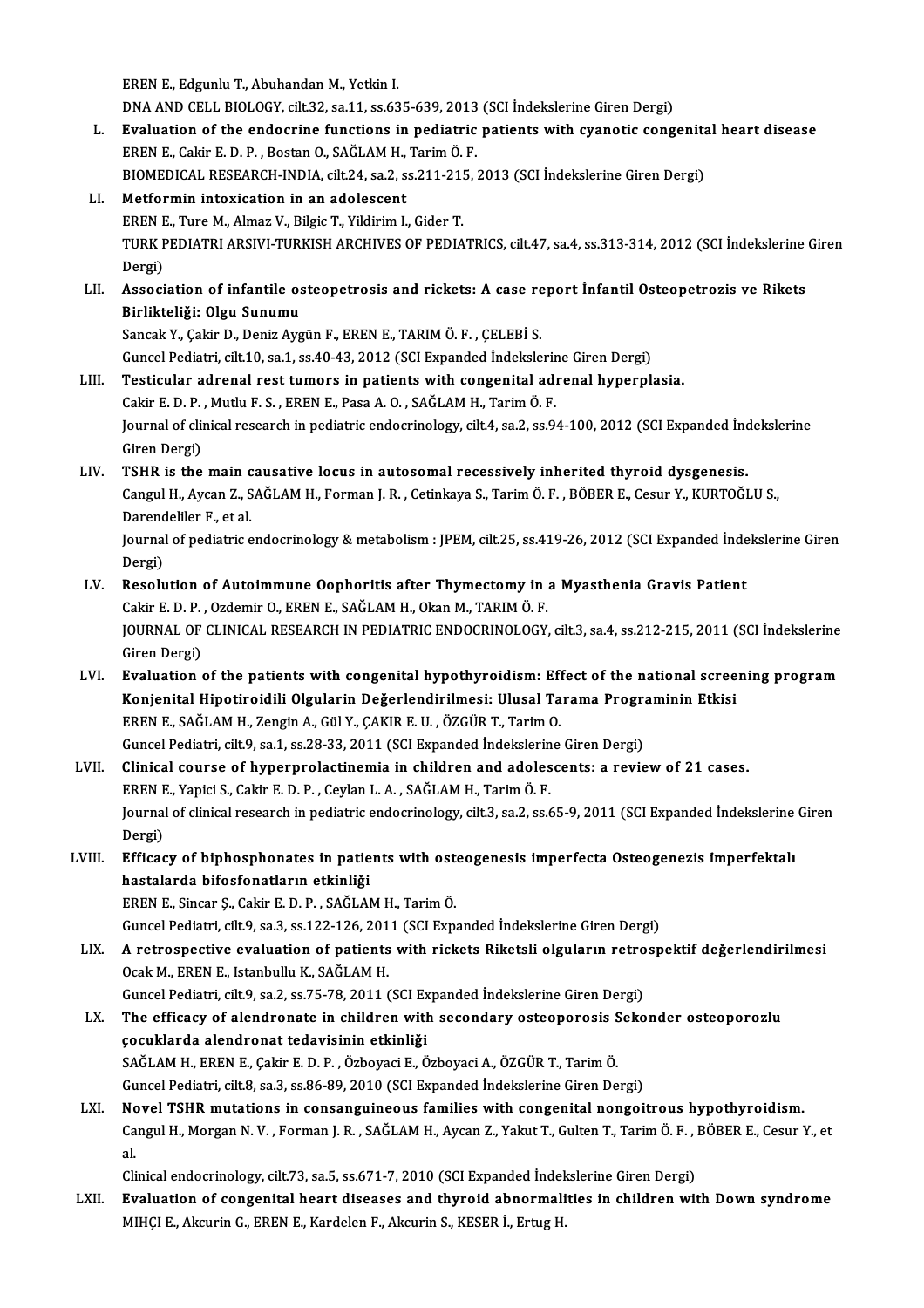ANATOLIAN JOURNAL OF CARDIOLOGY, cilt.10, sa.5, ss.440-445, 2010 (SCI İndekslerine Giren Dergi)<br>Amnistis band sundrama assosisted with seerel maningasels and anal stresis

ANATOLIAN JOURNAL OF CARDIOLOGY, cilt.10, sa.5, ss.440-445, 2010 (SCI İndekslerine (<br>LXIII. Amniotic band syndrome associated with sacral meningocele and anal atresia ANATOLIAN JOURNAL OF CARD<br>**Amniotic band syndrome ass<br>EREN E., Buyukyavuz I., Ayata A.**<br>PEDIATRICS INTERNATIONAL S Amniotic band syndrome associated with sacral meningocele and anal atresia<br>EREN E., Buyukyavuz I., Ayata A.<br>PEDIATRICS INTERNATIONAL, cilt.52, sa.3, ss.505-506, 2010 (SCI İndekslerine Giren Dergi)<br>Pebinew syndrome Pebinew EREN E., Buyukyavuz I., Ayata A.<br>PEDIATRICS INTERNATIONAL, cilt.52, sa.3, ss.<br>LXIV. Robinow syndrome Robinow sendromu

|               | PEDIATRICS INTERNATIONAL, cilt.52, sa.3, ss.505-506, 2010 (SCI İndekslerine Giren Dergi)                                                                        |
|---------------|-----------------------------------------------------------------------------------------------------------------------------------------------------------------|
| LXIV.         | Robinow syndrome Robinow sendromu                                                                                                                               |
|               | GÖKALP G., EREN E., YAZICI Z., SAĞLAM H.                                                                                                                        |
|               | Guncel Pediatri, cilt.8, sa.1, ss.44-47, 2010 (SCI Expanded İndekslerine Giren Dergi)                                                                           |
| LXV.          | Factors influencing glycemic control in children with type 1 diabetes Tip 1 diyabetli cocuklarda                                                                |
|               | glisemik kontrolü etkileyen faktörler                                                                                                                           |
|               | Çakir S., SAĞLAM H., ÖZGÜR T., EREN E., Tarim Ö.                                                                                                                |
|               | Guncel Pediatri, cilt.8, sa.1, ss.7-19, 2010 (SCI Expanded İndekslerine Giren Dergi)                                                                            |
| LXVI.         | Acquired generalized lipodystrophy associated with autoimmune hepatitis and low serum C4 level.<br>Eren E., Özkan T. B., Çakır E. D. P., Sağlam H., Tarım Ö. F. |
|               | Journal of clinical research in pediatric endocrinology, cilt.2, ss.39-42, 2010 (SCI Expanded İndekslerine Giren                                                |
|               | Dergi)                                                                                                                                                          |
| <b>LXVII</b>  | A Rare Cause of Precocious Puberty Hepatoblastoma                                                                                                               |
|               | Eren E., Demirkaya M., Esra Deniz Ç., Sevinir B. B., Sağlam H., Tarım Ö. F.                                                                                     |
|               | JOURNAL OF CLINICAL RESEARCH IN PEDIATRIC ENDOCRINOLOGY, cilt.1, sa.6, ss.281-283, 2009 (SCI Expanded                                                           |
|               | İndekslerine Giren Dergi)                                                                                                                                       |
| LXVIII.       | Changes in hematologic parameters after second and third doses of measles immunization in                                                                       |
|               | children Ikinci ve üçüncü kez kizamik aşisi yapilan çocuklarda hematolojik parametrelerin                                                                       |
|               | değişimleri                                                                                                                                                     |
|               | ÖRMECİ A. R., EREN E., Kaya S., Kişioğlu A. N.                                                                                                                  |
|               | Guncel Pediatri, cilt.7, sa.1, ss.18-23, 2009 (SCI Expanded İndekslerine Giren Dergi)                                                                           |
| LXIX.         | Abnormal MRI findings in a patient with persistent hyperinsulinemic hypoglycemia of infancy (PHHI)                                                              |
|               | EREN E., Cakir E. D. P., SAĞLAM H., Tarim Ö. F.                                                                                                                 |
|               | HORMONE RESEARCH, cilt.72, ss.160, 2009 (SCI İndekslerine Giren Dergi)                                                                                          |
| LXX.          | Comparison of the efficacy and safety of insulin glargine and insulin detemir with NPH insulin in                                                               |
|               | children and adolescents with type 1 diabetes mellitus receiving intensive insulin therapy.                                                                     |
|               | Dündar B. N., Dündar N., Eren E.                                                                                                                                |
|               | Journal of clinical research in pediatric endocrinology, cilt.1, ss.181-7, 2009 (SCI Expanded İndekslerine Giren                                                |
|               | Dergi)                                                                                                                                                          |
| LXXI.         | Efficiency of alendronate treatment in children with secondary osteoporosis                                                                                     |
|               | EREN E., SAĞLAM H., Cakir E. D. P., Ozboyaci E., Ozboyaci A., Tarim Ö. F.                                                                                       |
|               | HORMONE RESEARCH, cilt.72, ss.222, 2009 (SCI Indekslerine Giren Dergi)                                                                                          |
| <b>LXXII</b>  | The use of recombinant activated factor VII in the circumcision operation in the case of a congenital                                                           |
|               | factor VII deficiency                                                                                                                                           |
|               | Canatan D., EREN E., Ozguner I. F., Duman H., Eren C., Buyukyavuz I., Savas C.                                                                                  |
|               | BLOOD COAGULATION & FIBRINOLYSIS, cilt.18, sa.4, ss.375-376, 2007 (SCI Indekslerine Giren Dergi)                                                                |
| <b>LXXIII</b> | Hyperosmolar non-ketotic syndrome in a child associated with L-asparaginase and prednisolone                                                                    |
|               | Dundar B., EREN E., Oktem F., Dundar N., Tunc B., Canatan D.                                                                                                    |
|               | PEDIATRICS INTERNATIONAL, cilt.49, sa.2, ss.256-257, 2007 (SCI Indekslerine Giren Dergi)                                                                        |
| <b>LXXIV</b>  | Long-term aspects of nodular gastritis in children                                                                                                              |
|               | Akcam M., Artan R., Gelen T., Yilmaz A., EREN E., Uygun V., Cig H.                                                                                              |
|               | PEDIATRICS INTERNATIONAL, cilt.49, sa.2, ss.220-225, 2007 (SCI Indekslerine Giren Dergi)                                                                        |
| <b>LXXV</b>   | Fluorosis and its hematological effects                                                                                                                         |
|               | EREN E., Ozturk M., Mumcu E., Canatan D.                                                                                                                        |
|               | TOXICOLOGY AND INDUSTRIAL HEALTH, cilt.21, sa.10, ss.255-258, 2005 (SCI İndekslerine Giren Dergi)                                                               |
| LXXVI.        | An unusual association of TAR syndrome with esophageal atresia: A variant?                                                                                      |
|               | EREN E., Buyukyavus B., Ozguner I., Tunc B., SAVAŞ M. Ç.                                                                                                        |
|               | PEDIATRIC HEMATOLOGY AND ONCOLOGY, cilt.22, sa.6, ss.499-505, 2005 (SCI Indekslerine Giren Dergi)                                                               |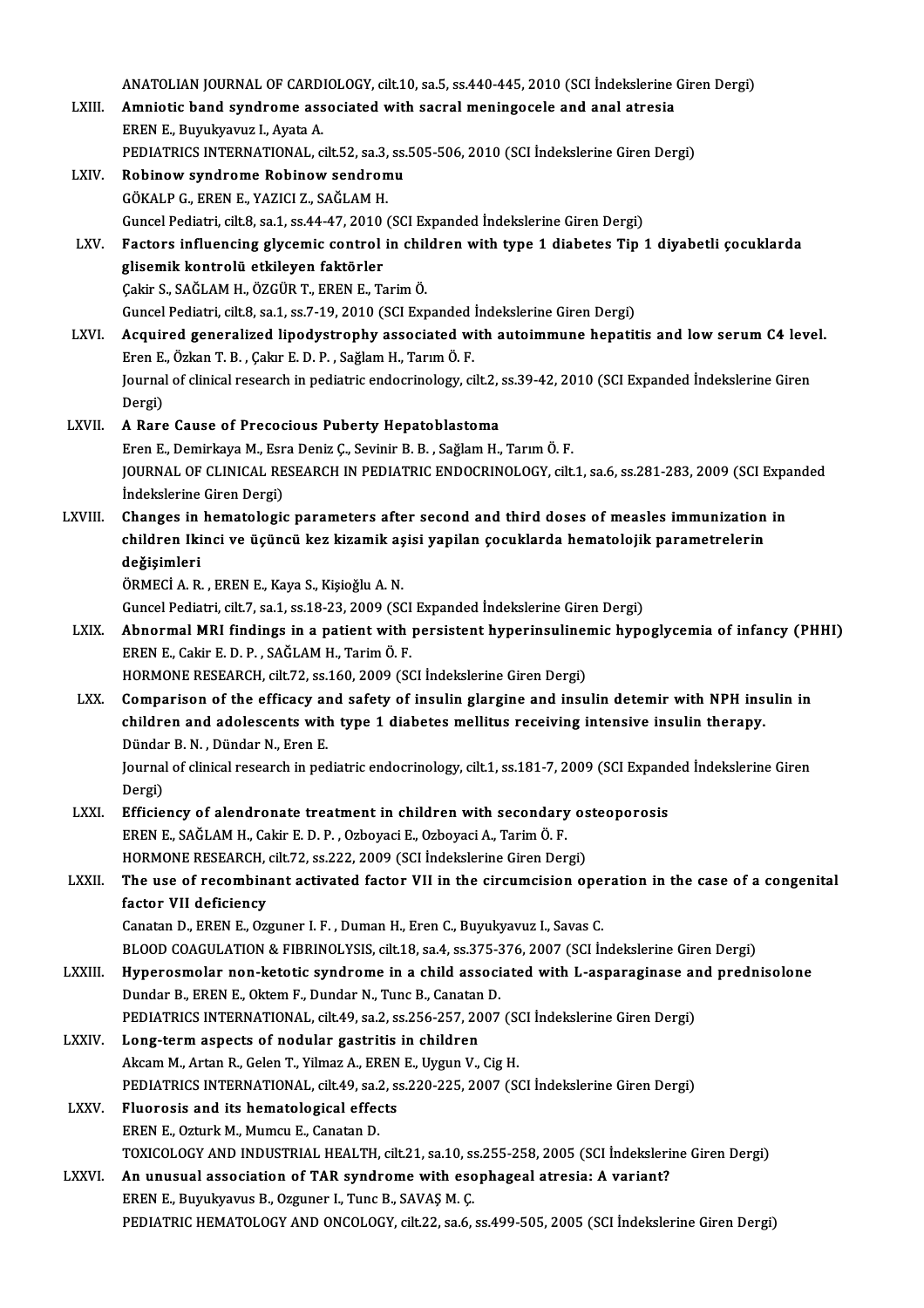## LXXVII. Dietary L-arginine restores aspirin-induced endothelial dysfunction in rat aorta.<br>Rikan L Oper C, Fren F **Dietary L-arginine res**<br>Bilgen I., Oner G., Eren E.<br>Archives of physiolery et Bilgen I., Oner G., Eren E.<br>Archives of physiology and biochemistry, cilt.111, ss.232-8, 2003 (SCI Expanded İndekslerine Giren Dergi)

## Diğer Dergilerde Yayınlanan Makaleler

Iğer Dergilerde Yayınlanan Makaleler<br>I. ALGORITHMS FROM SYMPTOMS TO DIAGNOSIS IN CHILDREN, EXTENDED AND UPDATED 2nd ALGORITIER<br>EDITION<br>CUEROS ALGORITHMS FROM SYMPTOMS TO<br>EDITION<br>ÇİL E., BOSTAN Ö.M. , EREN E., UYSAL F.<br>Clinical and Experimental Ocular Traums

EDITION<br>ÇİL E., BOSTAN Ö. M. , EREN E., UYSAL F.<br>Clinical and Experimental Ocular Trauma and Infection, cilt.3, sa.2, ss.19, 2021 (Diğer Kurumların Hakemli<br>Dergileri) CIL E., BOS<br>Clinical and<br>Dergileri)<br>Paveboru Clinical and Experimental Ocular Trauma and Infection, cilt.3, sa.2, ss.19, 2021 (Diğer Kurumların Hakemli<br>Dergileri)<br>II. Psychomotor Delay in a Child with FGFR3 G380R Pathogenic Mutation Causing Achondroplasia<br>Freezen M.C

- Dergileri)<br>Psychomotor Delay in a Child with FGFR3 G380R Pathogenic Mutation Causing Achondropla<br>Ergoren M.C.,EREN E., Manara E., Paolacci S., Tulay P., ÖZEMRİ SAĞ Ş., Bertelli M., Mocan G., TEMEL Ş. G.<br>GLOPAL MEDICAL GENE Psychomotor Delay in a Child with FGFR3 G380R Pathogenic<br>Ergoren M. C. , EREN E., Manara E., Paolacci S., Tulay P., ÖZEMRİ SAĞ<br>GLOBAL MEDICAL GENETICS, 2021 (ESCI İndekslerine Giren Dergi)<br>Prevelenes of shesity in prepuben Ergoren M. C., EREN E., Manara E., Paolacci S., Tulay P., ÖZEMRİ SAĞ Ş., Bertelli M., Mocan G., TEMEL Ş. G<br>GLOBAL MEDICAL GENETICS, 2021 (ESCI İndekslerine Giren Dergi)<br>III. Prevalence of obesity in prepubertal and puberta
- GLOBAL MEDICAL GENETICS, 2021 (ESCI İndekslerine Giren Dergi)<br>Prevalence of obesity in prepubertal and pubertal with Turk<br>Ozkaya V., EREN E., Ozgen Ozkaya S., DENKBOY ÖNGEN Y. Prevalence of obesity in prepubertal and pubertal with Turkish<br>Ozkaya V., EREN E., Ozgen Ozkaya S., DENKBOY ÖNGEN Y.<br>DIABETOLOGY INTERNATIONAL, 2021 (ESCI İndekslerine Giren Dergi)<br>Evaluation of shanaidal thielmess in shil DIABETOLOGY INTERNATIONAL, 2021 (ESCI Indekslerine Giren Dergi)
- IV. Evaluation of choroidal thickness in children with type 1 diabetes: the role of optical coherence ErmerakB.C. ,YalcinbayirO.,ErenE.,SobuE.,ErsevenC.,YucelA.A. tomography in diabetic retinopathy screening.<br>Ermerak B. C. , Yalcinbayir O., Eren E., Sobu E., Erseven C., Yucel A. A.<br>Clinical pediatric endocrinology : case reports and clinical investigations : official journal of the Ermerak B. C. , Yalcinbayir O., Eren E., Sobu E., Erseven C., Yucel A. A.<br>Clinical pediatric endocrinology : case reports and clinical investigations : official journal<br>for Pediatric Endocrinology, cilt.30, ss.41-47, 2021
- Clinical pediatric endocrinology : case reports and clinical investigations : official journal of the J<br>for Pediatric Endocrinology, cilt.30, ss.41-47, 2021 (ESCI Indekslerine Giren Dergi)<br>V. The Efficiency of the Triple P for Pediatric Endocrinology, cilt.30, ss.41-<br>The Efficiency of the Triple P Progra<br>ARKAN B., VURAL A. P. , ERAY Ş., EREN E.<br>JOURNAL OF PEDIATRIC PESEARCH cilt 7 The Efficiency of the Triple P Program for Parents of Children with Type-1 Diabetes<br>ARKAN B., VURAL A. P. , ERAY Ş., EREN E.<br>JOURNAL OF PEDIATRIC RESEARCH, cilt.7, sa.4, ss.349-357, 2020 (ESCI İndekslerine Giren Dergi)<br>Cli
- ARKAN B., VURAL A. P. , ERAY Ş., EREN E.<br>JOURNAL OF PEDIATRIC RESEARCH, cilt7, sa.4, ss.349-357, 2020 (ESCI İndekslerine<br>VI. Clinical and Laboratory Follow up of Pediatric Craniopharyngioma Cases<br>Sobu E., EREN E., SEVİNİR JOURNAL OF PEDIATRIC RESEARCH, cilt.7, sa.4, ss.349-357, 2020 (E<br>Clinical and Laboratory Follow up of Pediatric Craniophary<br>Sobu E., EREN E., SEVİNİR B. B. , TAŞKAPILIOĞLU M. Ö. , TARIM Ö. F.<br>CUNCEL PEDIATRI JOURNAL OF CUR Clinical and Laboratory Follow up of Pediatric Craniopharyngioma Cases<br>Sobu E., EREN E., SEVİNİR B. B. , TAŞKAPILIOĞLU M. Ö. , TARIM Ö. F.<br>GUNCEL PEDIATRI-JOURNAL OF CURRENT PEDIATRICS, cilt.18, sa.3, ss.403-410, 2020 (ESC Sobu E<br>GUNCE<br>Dergi)<br>Cosubl GUNCEL PEDIATRI-JOURNAL OF CURRENT PEDIATRICS, cilt.18, sa.3, ss.403-410, 2020 (ES<br>Dergi)<br>VII. Cocukluk Çağı Kraniyofaringiyoma Olgularının Klinik ve Laboratuvar Bulguları<br>Söbü E. Fran E. Sevinin B. B. Tecknoloğlu M.Ö. Ter
- Dergi)<br>Çocukluk Çağı Kraniyofaringiyoma Olgularının Klinik v<br>Söbü E., Eren E., Sevinir B. B. , Taşkapılıoğlu M. Ö. , Tarım Ö. F.<br>CÜNCEL PEDLATRL silt 19. sə 3. sə 403.410.2020 (Dižer Kurr Çocukluk Çağı Kraniyofaringiyoma Olgularının Klinik ve Laboratuvar Bulgular<br>Söbü E., Eren E., Sevinir B. B. , Taşkapılıoğlu M. Ö. , Tarım Ö. F.<br>GÜNCEL PEDİATRİ, cilt.18, sa.3, ss.403-410, 2020 (Diğer Kurumların Hakemli Der Söbü E., Eren E., Sevinir B. B. , Taşkapılıoğlu M. Ö. , Tarım Ö. F.<br>GÜNCEL PEDİATRİ, cilt.18, sa.3, ss.403-410, 2020 (Diğer Kurumların Hakemli Dergileri)<br>VIII. İdiyopatik Hipogonadotropik Hipogonadizme Neden Olan GNRH1

# GÜNCEL PEDİATRİ, ci<br>İdiyopatik Hipogon<br>Genetik İncelemesi<br>KOTAN CEDİK L.D. L İdiyopatik Hipogonadotropik Hipogonadizme Neden Olan GNRH1 c.99de<br>Genetik İncelemesi<br>KOTAN GEDİK L. D. , EREN E., TURAN İ., MENGEN E., YÜKSEL B., TOPALOĞLU A. K.<br>International journal of advances in engineering and nure sc

Genetik İncelemesi<br>KOTAN GEDİK L. D. , EREN E., TURAN İ., MENGEN E., YÜKSEL B., TOPALOĞLU A. K.<br>International journal of advances in engineering and pure sciences (Online), cilt.32, sa.1, ss.73-78, 2020 (Diğer<br>Kurumların H KOTAN GEDİK L. D., EREN E., TURAN İ., MENGEN E., YÜKSEL B., TOPALOĞLU A. K. International journal of advances in engineering and pure sciences (Online), cilt.32, sa.1, ss.73-78, 2020 (Diğe<br>Kurumların Hakemli Dergileri)<br>IX. Effect of experimentally induced hypothyroidism during gestation period on

- Kurumların Hakemli Dergileri)<br>Effect of experimentally induced hypothyroidism during<br>neurotrophic factor (ADNF) in newborn rat brain tissue<br>CESUB G, EREN E, EREN E, ERGİN K, EK B, O, VU DIZ V, SİRİNY Effect of experimentally induced hypothyroidism during gestation period on activity<br>neurotrophic factor (ADNF) in newborn rat brain tissue<br>CESUR G., EREN E., EREN E., ERGİN K., EKR.O. , YILDIZ Y., ŞİRİNYILDIZ F., Balci U. neurotrophic factor (ADNF) in newborn rat brain tissue<br>CESUR G., EREN E., EREN E., ERGIN K., EK R. O. , YILDIZ Y., ŞİRİNYILDIZ F., Balci U. G. , ÖNGEL K.<br>HORMONE MOLECULAR BIOLOGY AND CLINICAL INVESTIGATION, cilt.36, sa.3, CESUR<br>HORM<br>Dergi)<br>Elash HORMONE MOLECULAR BIOLOGY AND CLINICAL INVESTIGATION, cilt.36, sa.3, 2018 (ESCI İndekslerine Giren<br>Dergi)<br>X. Flash Glucose Monitoring Experiences of the Families of the Patient with Type 1 Diabetes Mellitus<br>FREN E. Terim Ö
- Dergi)<br>Flash Glucose Mo:<br>EREN E., Tarim Ö. F.<br>CUNCEL PEDLATPLI Flash Glucose Monitoring Experiences of the Families of the Patient with Type 1 Diabetes Mellitu<br>EREN E., Tarim Ö. F.<br>GUNCEL PEDIATRI-JOURNAL OF CURRENT PEDIATRICS, cilt.15, sa.3, ss.52-59, 2017 (ESCI İndekslerine Giren<br>De

EREN E., Tarim Ö. F.<br>GUNCEL PEDIATRI-JOURNAL OF CURRENT PEDIATRICS, cilt.15, sa.3, ss.52-59, 2017 (ESCI İndekslerine Giren<br>Dergi) GUNCEL PEDIATRI-JOURNAL OF CURRENT PEDIATRICS, cilt.1!<br>Dergi)<br>XI. Does Growth Hormone Treatment Advance Bone Age?<br>Seli E. SAČLAM U. EREN E. Terim Ö. E.

Dergi)<br>Does Growth Hormone Treatment<br>Sali E., SAĞLAM H., EREN E., Tarim Ö. F.<br>CUNCEL PEDIATRI JOUPNAL OF CUPPI Does Growth Hormone Treatment Advance Bone Age?<br>Sali E., SAĞLAM H., EREN E., Tarim Ö. F.<br>GUNCEL PEDIATRI-JOURNAL OF CURRENT PEDIATRICS, cilt.15, sa.2, ss.42-49, 2017 (ESCI İndekslerine Giren<br>Persi) Sali E.,<br>GUNCI<br>Dergi)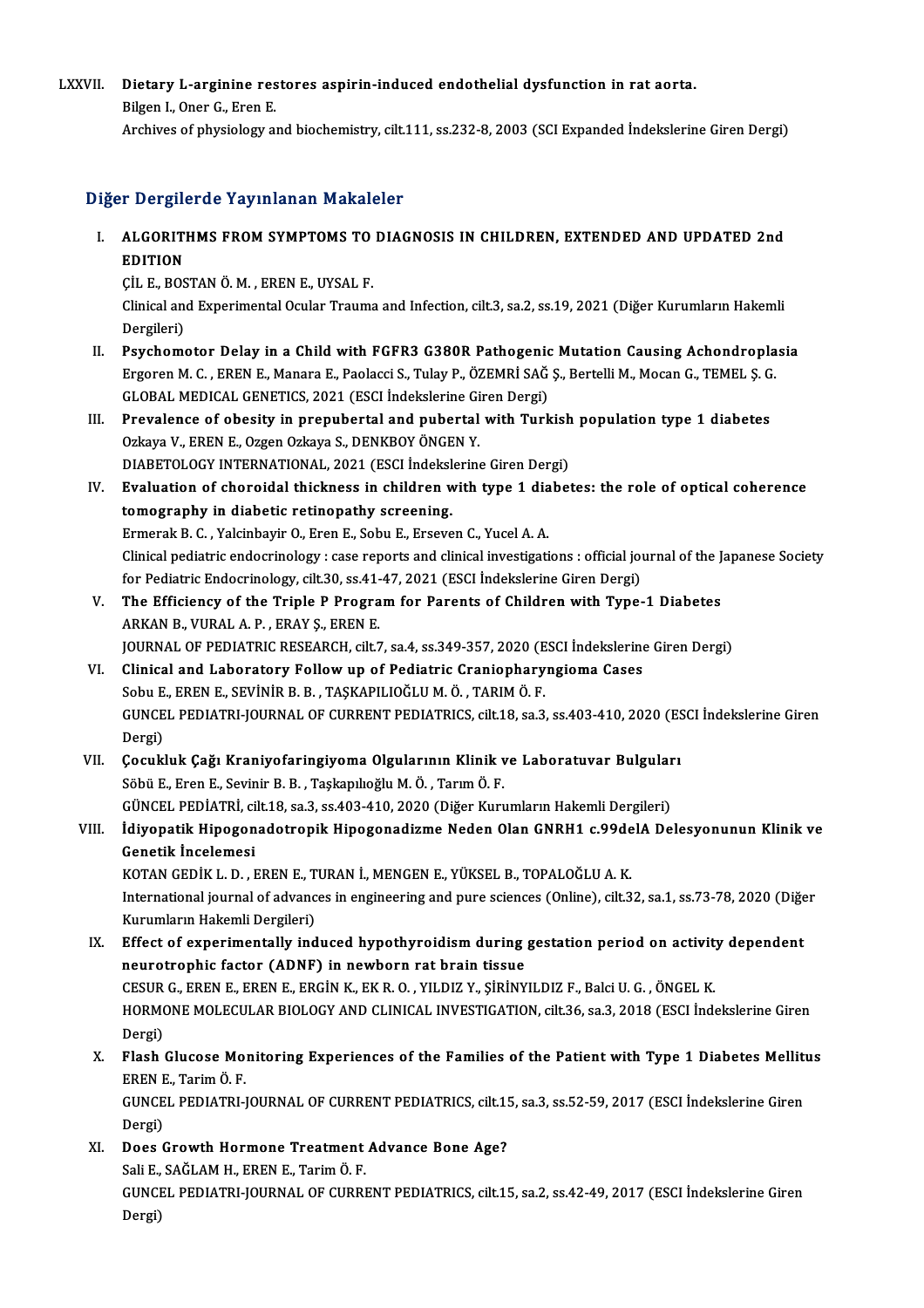| XII.   | Retrospective Evaluation of Patients Diagnosed with Osteogenesis Imperfecta                                                                                |
|--------|------------------------------------------------------------------------------------------------------------------------------------------------------------|
|        | ASLAN M. T., EREN E., SAĞLAM H., Tarim Ö. F.                                                                                                               |
|        | GUNCEL PEDIATRI-JOURNAL OF CURRENT PEDIATRICS, cilt.15, sa.1, ss.1-5, 2017 (ESCI İndekslerine Giren Dergi)                                                 |
| XIII.  | Evaluation of children presenting with diabetic ketoacidosis Diyabetik ketoasidozla başvuran çocuk                                                         |
|        | olguların değerlendirilmesi                                                                                                                                |
|        | Koyuncu E., SAĞLAM H., Tarim Ö. F.                                                                                                                         |
|        | Guncel Pediatri, cilt.14, sa.3, ss.116-123, 2016 (Diğer Kurumların Hakemli Dergileri)                                                                      |
| XIV.   | Results of Thyroid Function Tests in Premature Infants                                                                                                     |
|        | Dogan P., Bagci O., Koksal N., ÖZKAN H., Varal I. G., EREN E., Canbolat C., SAĞLAM H.                                                                      |
|        | GUNCEL PEDIATRI-JOURNAL OF CURRENT PEDIATRICS, cilt.14, sa.1, ss.10-17, 2016 (ESCI İndekslerine Giren                                                      |
|        | Dergi)                                                                                                                                                     |
| XV.    | Alström Sendromu                                                                                                                                           |
|        | SÖBÜ E, EREN E, SAĞLAM H, TARIM Ö. F.                                                                                                                      |
|        | Turkiye Klinikleri J Case Rep, cilt.24, sa.2, ss.34-37, 2016 (Diğer Kurumların Hakemli Dergileri)                                                          |
| XVI.   | A Treatable Cause of Cardiomyopathy: Vitamin D Deficiency                                                                                                  |
|        | EREN E., Abuhandan M., Guzel B., Koca B., BAŞPINAR O.                                                                                                      |
|        | GUNCEL PEDIATRI-JOURNAL OF CURRENT PEDIATRICS, cilt.13, sa.2, ss.143-146, 2015 (ESCI İndekslerine Giren                                                    |
|        | Dergi)                                                                                                                                                     |
| XVII.  | Association of Infantile Osteopetrosis and Rickets: A Case Report                                                                                          |
|        | Sancak Y., Cakir D., AYGÜN F. D., EREN E., TARIM Ö. F., ÇELEBİ S.                                                                                          |
|        | GUNCEL PEDIATRI-JOURNAL OF CURRENT PEDIATRICS, cilt.10, sa.1, ss.40-43, 2012 (ESCI Indekslerine Giren                                                      |
|        | Dergi)                                                                                                                                                     |
| XVIII. | Efficacy of Biphosphonates in Patients with Osteogenesis Imperfecta                                                                                        |
|        | EREN E., Sincar S., Cakir E. D. P., SAĞLAM H., TARIM Ö. F.                                                                                                 |
|        | GUNCEL PEDIATRI-JOURNAL OF CURRENT PEDIATRICS, cilt.9, sa.3, ss.122-126, 2011 (ESCI Indekslerine Giren                                                     |
|        | Dergi)                                                                                                                                                     |
| XIX.   | A Retrospective Evaluation of Patients with Rickets                                                                                                        |
|        | Ocak M., EREN E., Istanbullu K., SAĞLAM H.                                                                                                                 |
|        | GUNCEL PEDIATRI-JOURNAL OF CURRENT PEDIATRICS, cilt.9, sa.2, ss.75-78, 2011 (ESCI Indekslerine Giren Dergi)                                                |
| XX.    | Evaluation of the Patients with Congenital Hypothyroidism: Effect of the National Screening Program                                                        |
|        | EREN E., SAĞLAM H., Zengin A., Gul Y., ÇAKIR E. U., ÖZGÜR T., TARIM Ö. F.                                                                                  |
|        | GUNCEL PEDIATRI-JOURNAL OF CURRENT PEDIATRICS, cilt.9, sa.1, ss.28-33, 2011 (ESCI İndekslerine Giren Dergi)                                                |
| XXI.   | The Efficacy of Alendronate in Children with Secondary Osteoporosis<br>SAĞLAM H., EREN E., Cakir E. D. P., Ozboyaci E., Ozboyaci A., ÖZGÜR T., TARIM Ö. F. |
|        | GUNCEL PEDIATRI-JOURNAL OF CURRENT PEDIATRICS, cilt.8, sa.3, ss.86-89, 2010 (ESCI İndekslerine Giren Dergi)                                                |
| XXII.  | Factors Influencing Glycemic Control in Children with Type 1 Diabetes                                                                                      |
|        | Cakir S., SAĞLAM H., ÖZGÜR T., EREN E., TARIM Ö. F.                                                                                                        |
|        | GUNCEL PEDIATRI-JOURNAL OF CURRENT PEDIATRICS, cilt.8, sa.1, ss.7-19, 2010 (ESCI İndekslerine Giren Dergi)                                                 |
| XXIII. | <b>Robinow Syndrome</b>                                                                                                                                    |
|        | GÖKALP G., EREN E., YAZICI Z., SAĞLAM H.                                                                                                                   |
|        | GUNCEL PEDIATRI-JOURNAL OF CURRENT PEDIATRICS, cilt.8, sa.1, ss.44-47, 2010 (ESCI İndekslerine Giren Dergi)                                                |
| XXIV.  | Changes in Hematologic Parameters After Second and Third Doses of Measles Immunization in                                                                  |
|        | Children                                                                                                                                                   |
|        | Ormeci A. R., Eren E., Kaya S., Kisioglu A. N.                                                                                                             |
|        | GUNCEL PEDIATRI-JOURNAL OF CURRENT PEDIATRICS, cilt.7, sa.1, ss.18-23, 2009 (ESCI İndekslerine Giren Dergi)                                                |
| XXV.   | Clinical and Laboratory Characteristics of the Children with Diabetic Ketoacidosis                                                                         |
|        | SAĞLAM H., EREN E., Cakir E. D., Yuce N., Yildiz N., Cakir S., ÖZGÜR T., Tanm O.                                                                           |
|        | GUNCEL PEDIATRI-JOURNAL OF CURRENT PEDIATRICS, cilt.6, sa.3, ss.94-98, 2008 (ESCI İndekslerine Giren Dergi)                                                |
| XXVI.  | Retinitis Pigmentosa in Childhood: A Case Report                                                                                                           |
|        | EREN E., Tig U. F., Kendir F., Ayata A.                                                                                                                    |
|        | GUNCEL PEDIATRI-JOURNAL OF CURRENT PEDIATRICS, cilt.6, sa.1, ss.43-46, 2008 (ESCI Indekslerine Giren Dergi)                                                |
|        |                                                                                                                                                            |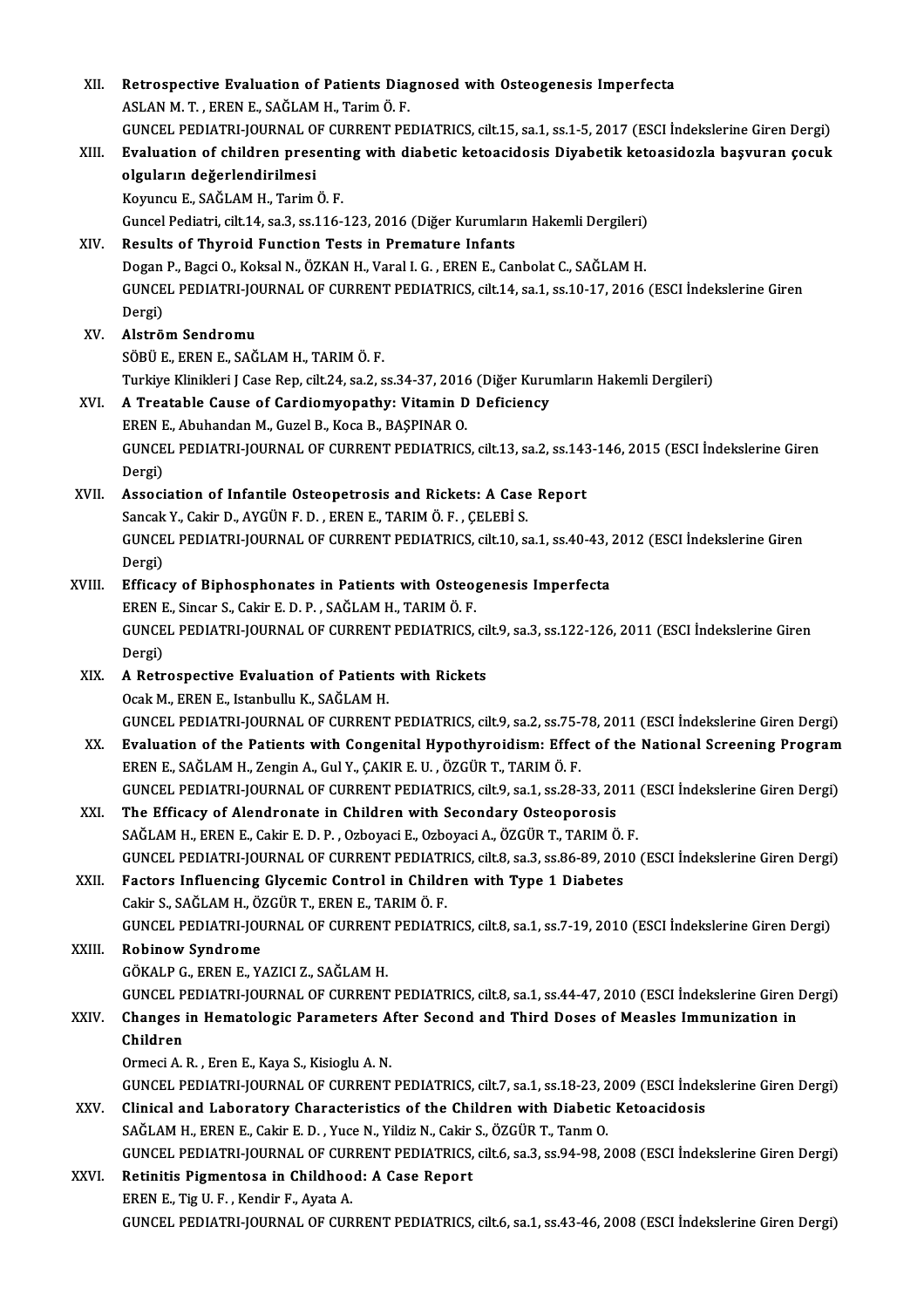XXVII. Determination of the mean age at menarche and factors affecting menarche in girls in Isparta Determination of the mean age at menare<br>Dundar B., Anil H., Akyol P., Eren E., Dundar N.<br>TURK REDIATRI ARSIVI TURKISH ARCHIVES O TURK PEDIATRI ARSIVI-TURKISH ARCHIVES OF PEDIATRICS, cilt.43, sa.2, ss.50-54, 2008 (ESCI İndekslerine Giren<br>Dergi) Dundaı<br>TURK F<br>Dergi)

## Kitap & Kitap Bölümleri

- Itap & Kitap Bölümleri<br>I. Çocuk Endokrinolojisi ve Diyabet<br>DARENDELÜERE E. AVCAN Z. ÖZEN DARENDELİLER F. F. , AYCAN Z., ÖZEN S., KARA C., EREN E.<br>İstanbul Tıp Kitapevi, İstanbul, 2021 Çocuk Endokrinolojisi ve Diyabe<br>DARENDELİLER F. F. , AYCAN Z., ÖZE<br>İstanbul Tıp Kitapevi, İstanbul, 2021<br>Cosuklanda Bulgudan Tanıya Alg DARENDELİLER F. F., AYCAN Z., ÖZEN S., KARA<br>İstanbul Tıp Kitapevi, İstanbul, 2021<br>II. Cocuklarda Bulgudan Tanıya Algoritmalar<br>CU E. POSTAN Ö.M., EREN E. UYSAL E
- İstanbul Tıp Kitapevi, İstanbul, 2021<br>Çocuklarda Bulgudan Tanıya Algori<br>ÇİL E., BOSTAN Ö.M. , EREN E., UYSAL F.<br>İstanbul Tın Kitabevi, İstanbul 2021 Çocuklarda Bulgudan Tanıya Alg<br>ÇİL E., BOSTAN Ö.M. , EREN E., UYSAl<br>İstanbul Tıp Kitabevi, İstanbul, 2021<br>Sünakli Clukar İrlam Sistamlari CIL E., BOSTAN Ö. M. , EREN E., UYSAL F.<br>Istanbul Tıp Kitabevi, İstanbul, 2021<br>III. Sürekli Glukoz İzlem Sistemleri<br>YESİLTEPE MUTLU R. G. , EREN E. İstanbul Tıp Kitabevi, İstanbul, 2021
- Sürekli Glukoz İzlem Sistemleri<br>YEŞİLTEPE MUTLU R. G. , EREN E.<br>Çocuk Endokrinolojisi ve Diyabet, Darendeliler Feyza, Aycan Zehra, Kara Cengiz, Özen Samim, Eren Erdal, Editör, YEŞİLTEPE MUTLU R. G. , EREN E.<br>Çocuk Endokrinolojisi ve Diyabet, Darendeliler Feyza,<br>İstanbul Tıp Kitabevleri, İstanbul, ss.1440-1445, 2021<br>Endokrin Bozusular ve Adrenal İstanbul Tıp Kitabevleri, İstanbul, ss.1440-1445, 2021
- IV. Endokrin Bozucular ve Adrenal Endokrin Bozucular ve Adrenal<br>DENKBOY ÖNGEN Y., EREN E.<br>Endokrin Bozucular, Ömer Tarım, Editör, Türkiye Klinikleri Pediatri Dergisi, İstanbul, ss.44-49, 2021<br>Cosuk ve Adölesanlarda Hinernrelaktinemi
- V. Çocuk ve Adölesanlarda Hİperprolaktinemi Endokri<br>**Çocuk v**<br>EREN E.<br>Cocuk E.

Çocuk ve Adölesanlarda Hİperprolaktinemi<br>EREN E.<br>Çocuk Endokrinolojisi ve Diyabet, Darendeliler Feyza, Aycan Zehra, Kara Cengiz, Özen Samim, Eren Erdal, Editör, EREN E.<br>Çocuk Endokrinolojisi ve Diyabet, Darendeliler<br>İstanbul Tıp Kitabevleri, İstanbul, ss.497, 2021<br>Çosuk Endekrinolojisinde Teletun, "Teletıl Cocuk Endokrinolojisi ve Diyabet, Darendeliler Feyza, Aycan Z<br>İstanbul Tıp Kitabevleri, İstanbul, ss.497, 2021<br>VI. Cocuk Endokrinolojisinde Teletıp - Teletıbbın Tarhçesi<br>FRRN F. DENKROV ÖNCEN V

# İstanbul Tıp Kitabevleri, İstanl<br>Çocuk Endokrinolojisinde<br>EREN E., DENKBOY ÖNGEN Y.<br>Türkiye Klinikleri Cesuk Endo

Çocuk Endokrinolojisinde Teletıp - Teletıbbın Tarhçesi<br>EREN E., DENKBOY ÖNGEN Y.<br>Türkiye Klinikleri Çocuk Endokrinolojisi, Arslanoğlu İlknur, Editör, Ortadoğu Reklam Tanıtım Yayıncılık Turizm<br>Fğitim İnsast Sanavi ve Tisane EREN E., DENKBOY ÖNGEN Y.<br>Türkiye Klinikleri Çocuk Endokrinolojisi, Arslanoğlu İlknu<br>Eğitim İnşaat Sanayi ve Ticaret A.Ş., İstanbul, ss.1-4, 2021<br>COCUKLUK GAĞINDA TİP 1 DISINDAKİ DİYAPETLEI Türkiye Klinikleri Çocuk Endokrinolojisi, Arslanoğlu İlknur, Editör, Ortado<br>Eğitim İnşaat Sanayi ve Ticaret A.Ş., İstanbul, ss.1-4, 2021<br>VII. GOCUKLUK ÇAĞINDA TİP 1 DIŞINDAKİ DİYABETLERİNYÖNETİM<br>AKINCLA DÜNDAR RAN KESKİN M

Eğitim İnşaat Sanayi ve Ticaret A.Ş., İstanbul, ss.1-4, 2021<br>ÇOCUKLUK ÇAĞINDA TİP 1 DIŞINDAKİ DİYABETLERİNYÖNETİM<br>AKINCI A., DÜNDAR B. N. , KESKİN M., EREN E., ÇAYIR A., HALİLOĞLU B.<br>COCUKLUK ÇAĞI DİYAPETİ FĞİTİMCİ PEHPERİ ÇOCUKLUK ÇAĞINDA TİP 1 DIŞINDAKİ DİYABETLERİNYÖNETİM<br>AKINCI A., DÜNDAR B. N. , KESKİN M., EREN E., ÇAYIR A., HALİLOĞLU B.<br>ÇOCUKLUK ÇAĞI DİYABETİ EĞİTİMCİ REHBERİ, Zehra Aycan, Editör, ALBAN TANITIM, Ankara, ss.124-136, 202 AKINCI A., DÜNDAR B. N., KESKİN M., EREN E., ÇAYIR A., H.<br>ÇOCUKLUK ÇAĞI DİYABETİ EĞİTİMCİ REHBERİ, Zehra Ayca<br>VIII. GOCUKLARDA BULGUDAN TANIYA ALGORİTMALAR ÇOCUKLUK ÇAĞI DİYABETİ EĞİTİMCİ REHBERİ, Zehra Aycan, Editör, AI<br>**ÇOCUKLARDA BULGUDAN TANIYA ALGORİTMALAR**<br>Çil E. (Editör), Bostan Ö. M. (Editör), Eren E. (Editör), Uysal F. (Editör)<br>İstanbul Tın Kitabeyleri, İstanbul, 201

**ÇOCUKLARDA BULGUDAN TANIYA**<br>Çil E. (Editör), Bostan Ö. M. (Editör), Ere<br>İstanbul Tıp Kitabevleri, İstanbul, 2019<br>CENİSLETİLMİS VE CÜNCELLENMİ

## Cil E. (Editör), Bostan Ö. M. (Editör), Eren E. (Editör), Uysal F. (Editör)<br>İstanbul Tıp Kitabevleri, İstanbul, 2019<br>IX. GENİŞLETİLMİŞ VE GÜNCELLENMİŞ ÇOCUKLARDA ÖYKÜ ALMA VE FİZİK MUAYENE<br>Cil E. (Editör), Bostan Ö. M. (Ed İstanbul Tıp Kitabevleri, İstanbul, 2019<br>GENİŞLETİLMİŞ VE GÜNCELLENMİŞ ÇOCUKLAR<br>Çil E. (Editör), Bostan Ö. M. (Editör), Eren E. (Editör)<br>Nobel Tın Kitanevi, İstanbul, 2019 GENİŞLETİLMİŞ VE GÜNCELLE<br>Çil E. (Editör), Bostan Ö. M. (Editör<br>Nobel Tıp Kitapevi, İstanbul, 2019<br>Boy Kısalığı Cil E. (Editör)<br>Nobel Tıp Kita<br>X. Boy Kısalığı

Nobel Ti<br>Boy Kis<br>EREN E.<br>Coculdat

Boy Kısalığı<br>EREN E.<br>Çocuklarda Bulgudan Tanıya Algoritmalar, Ergün Çil, Özlem M. Bostan, Erdal Eren, Fahrettin Uysal, Editör, istanbul<br>Tın Kitabevleri, İstanbul, 88 80,91, 2019. EREN E.<br>Çocuklarda Bulgudan Tanıya Algoritmala<br>Tıp Kitabevleri, İstanbul, ss.89-91, 2019<br>Çosukluk Çağında Diyabet Tıp Kitabevleri, İstanbul, ss.89-91, 2019

## XI. Çocukluk Çağında Diyabet

Çocukluk Çağında Diyabet<br>EREN E.<br>BÜTÜNCÜL TIP (Birinci Basamakta ve Aile Hekimliğinde Güncel Tanı-Tedavi), Aydın Çifci, Adem ÖZKARA, Serkan<br>TURSUN Pulut DEMİREL Muret KEKİLLİ, Editör, Ankara Nobel Tın Kitanevi, Ankara, 88. EREN E.<br>BÜTÜNCÜL TIP (Birinci Basamakta ve Aile Hekimliğinde Güncel Tanı-Tedavi), Aydın Çifci, Adem ÖZKARA, !<br>TURSUN, Bulut DEMİREL, Murat KEKİLLİ, Editör, Ankara Nobel Tıp Kitapevi, Ankara, ss.2045-2048, 2019<br>Oberite ve N XI . Obezite ve Nörolojik Bozukluklar TURSUN, Bulut DEMİREL, Murat KEKİLLİ, Editör, Ankara Nobel Tıp Kitapevi, Ankara, ss.2045-2048, 2019<br>XII. Obezite ve Nörolojik Bozukluklar<br>EREN E.

Obezite ve Nörolojik Bozukluklar<br>EREN E.<br>Çocuk ve Ergenlerde Obezite, Ayşehan Akıncı, Ayşın Uçkun-Kitapçı, Editör, Buluş Tasarım ve Matbaacılık, Ankara, EREN E.<br>Çocuk ve Ergenler<br>ss.229-234, 2018<br>Neonatal diveba

# ss.229-234, 2018<br>XIII. Neonatal diyabet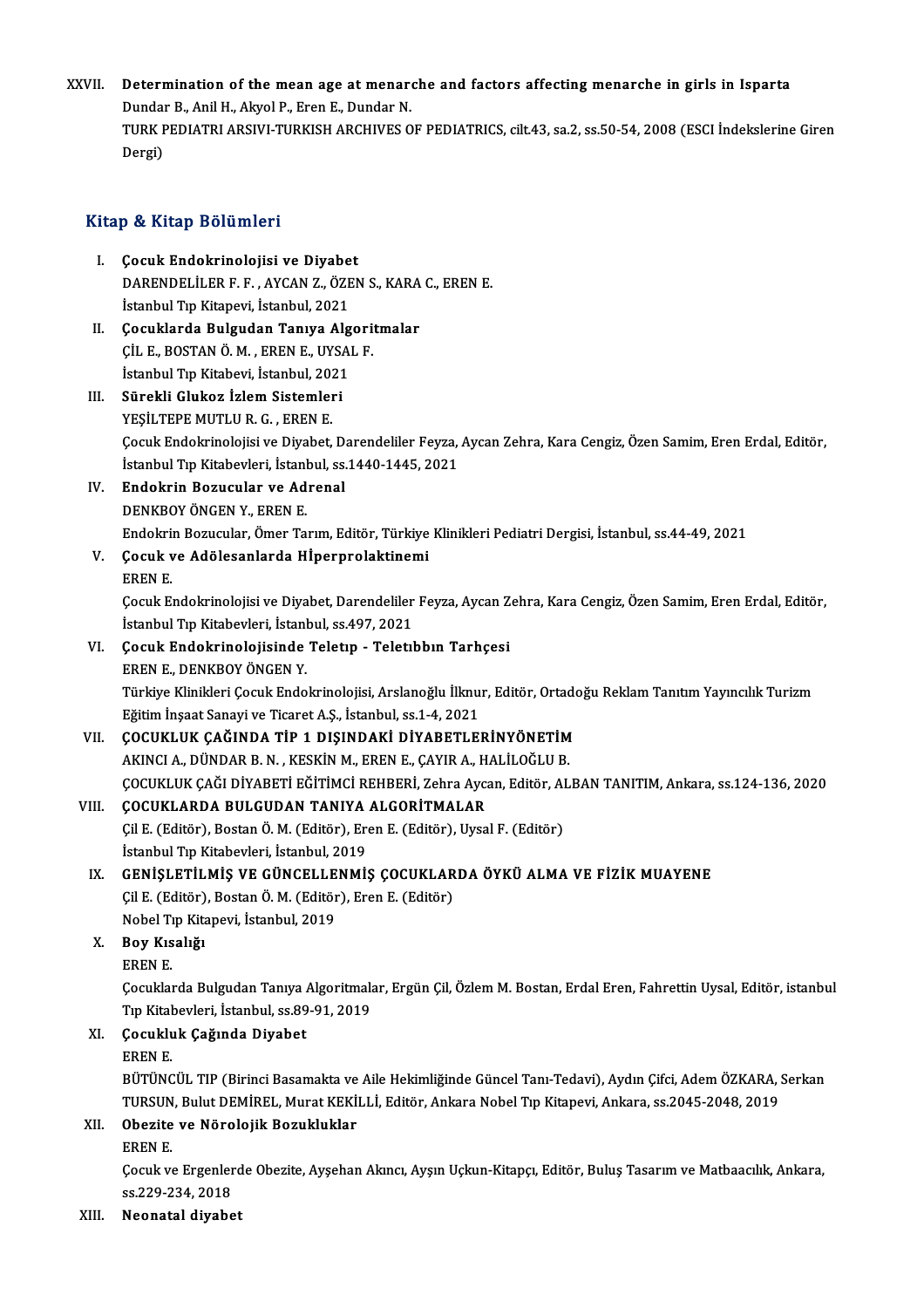ERENE.

EREN E.<br>Çocukluk Çağı Diyabeti Tanı ve Tedavi Rehberi, Zehra Aycan, Editör, Buluş Tasarım ve Matbaacılık, Ankara, ss.167-<br>176, 2018 EREN E.<br>Çocukluk Ç<br>176, 2018<br>Büyümeni Cocukluk Çağı Diyabeti Tanı ve Te<br>176, 2018<br>XIV. Büyümenin değerlendirilmesi<br>TABIMÖE ERENE

# 176, 2018<br>Büyümenin değerle<br>TARIM Ö. F. , EREN E.<br>Cosuklarda Öykü Alm

Büyümenin değerlendirilmesi<br>TARIM Ö. F. , EREN E.<br>Çocuklarda Öykü Alma ve Fizik Muayene, Ergün Çil, Özlem M. Bostan, Erdal Eren, Editör, Nobel Tıp Kitabevleri,<br>İstanbul 98.21.32.2017 TARIM Ö. F. , EREN E.<br>Çocuklarda Öykü Alma v<br>İstanbul, ss.21-32, 2017<br>Fraan Muayanasi

# İstanbul, ss.21-32, 2017<br>XV. Ergen Muayenesi

TARIMÖF. ERENE.

Ergen Muayenesi<br>TARIM Ö. F. , EREN E.<br>Çocuklarda Öykü ALma ve Fizik Muayene, Ergün Çil, Özlem M. Bostan, Erdal Eren, Editör, Nobel Tıp Kitabevleri,<br>İstanbul 98.222.229.2017 TARIM Ö. F. , EREN E.<br>Çocuklarda Öykü ALma ve l<br>İstanbul, ss.223-228, 2017<br>COCUKLARDA ÖYKÜ ALN İstanbul, ss.223-228, 2017<br>XVI. COCUKLARDA ÖYKÜ ALMA VE FİZİK MUAYENE

İstanbul, ss.223-228, 2017<br>ÇOCUKLARDA ÖYKÜ ALMA VE FİZİK MUAYENE<br>Çil E. (Editör), Bostan Ö. M. (Editör), Eren E. (Editör)<br>Adana Nabal Kitabayi, İstanbul, 2016 ÇOCUKLARDA ÖYKÜ ALMA VE FİZ<br>Çil E. (Editör), Bostan Ö. M. (Editör), E<br>Adana Nobel Kitabevi, İstanbul, 2016<br>Obegite Adana Nobel Kitabevi, İstanbul, 2016<br>XVII. **Obezite** 

AKINCIA.,BİLİRP.,EMRET.,ERCANO.,ŞENY.,BİDECİA.,SANGÜNÖ.,ERENE.,ÇELİKN.,ÖNALH. Çocuk Endokrinolojisinde Uzlaşı, Prof. Dr. Ayşehan Akıncı, Editör, Nobel Tıp Kitabevleri, ss.171-182, 2015

## Hakemli Kongre / Sempozyum Bildiri Kitaplarında Yer Alan Yayınlar

- akemli Kongre / Sempozyum Bildiri Kitaplarında Yer Alan Yayınlar<br>I. LİPODİSTROFİDE HANGİ RADYOLOJİK YÖNTEM: TÜM VÜCUT MR? COLORMAN DEXA?<br>ÖNCEN C. DENKROV ÖNCEN Y. ÖZRAR R. EREN E öngen version och politikans statt i tidap.<br>Lipodistrofide Hangi Radyolojik yönte<br>Öngen G., denkboy öngen Y., özpar R., eren E.<br>18. Ulucal Uludağ Bodiatri Kıs Kongresi, 13. Mart 20. LİPODİSTROFİDE HANGİ RADYOLOJİK YÖNTEM:<br>ÖNGEN G., DENKBOY ÖNGEN Y., ÖZPAR R., EREN E.<br>18. Ulusal Uludağ Pediatri Kış Kongresi, 13 Mart 2022<br>TİP 1 DİAPETES MELLİTUS VE ÇÖLYAK HASTALI ÖNGEN G., DENKBOY ÖNGEN Y., ÖZPAR R., EREN E.<br>18. Ulusal Uludağ Pediatri Kış Kongresi, 13 Mart 2022<br>II. TİP 1 DİABETES MELLİTUS VE CÖLYAK HASTALIĞI BİRLİKTELİĞİ
- 18. Ulusal Uludağ Pediatri Kış Kongresi, 13 Mart 2022<br>TİP 1 DİABETES MELLİTUS VE ÇÖLYAK HASTALIĞI BİRLİKTELİĞİ<br>BUHUR PİRİMOĞLU M., ŞAHİN K. C. , DENKBOY ÖNGEN Y., ARSOY H. A. , EREN E., SAĞLAM H., ÖZKAN T. M. , TARIM<br>Ö Tİ<br>Bl<br>Ö. BUHUR PİRİMOĞLU M., ŞAHİN K. C. , DENKBOY ÖNGEN Y., ARSOY H. A. , EREN E., SAÒ<br>Ö.<br>2. ULUSAL ÇOCUK VE ERGEN DİYABET SEMPOZYUMU, Türkiye, 23 - 25 Aralık 2021<br>Konianital Bituitar San Kasi Sandromlu Olaylarda Canatin Fanatin İ Ö.<br>2. ULUSAL ÇOCUK VE ERGEN DİYABET SEMPOZYUMU, Türkiye, 23 - 25 Aralık 2021<br>III. Konjenital Pituiter Sap Kesi Sendromlu Olgularda Genotip-Fenotip İlişkisinin Tüm Ekzom Dizi Analizi

ile Değerlendirilmesi Konjenital Pituiter Sap Kesi Sendromlu Olgularda Genotip-Fenotip İlişkisinin Tüm Ekzom Dizi Analizi<br>ile Değerlendirilmesi<br>Eren E., Tezcan H., Efendi E., Demirbaş Ö., Denkboy Öngen Y., Ünal U., Öz Gül Ö., Yazıcı Z., Sağlam

ile Değerlendirilmesi<br>Eren E., Tezcan H., Efendi E., Demirbaş Ö., Denkboy Öngen Y., Ünal U., Öz Gül Ö., Yazıcı Z., Sağlam H., Çeçener<br>SXXIV. Ulusal Pediatrik Endokrinoloji & Diyabet Kongresi, Ankara, Türkiye, 30 Ekim - 01 SXXIV. Ulusal Pediatrik Endokrinoloji & Diyabet Kongresi, Ankara, Türkiye, 30 Ekim - 01 Kasım 2020, ss.23

- IV. Hastalıkta ve sağlıkta etkin glukoz izlem sistemleri<br>Özgecan D., EREN E., DENKBOY ÖNGEN Y., TARIM Ö. F. 16. Uludağ Pediatri Kış Kongresi, Türkiye, 8 - 11 Mart 2020 Özgecan D., EREN E., DENKBOY ÖNGEN Y., TARIM Ö. F.<br>16. Uludağ Pediatri Kış Kongresi, Türkiye, 8 - 11 Mart 2020<br>V. Ailesel Hipokalsiürik hiperkalsemi: Geniş bir aile serisi<br>DENKBOY ÖNGEN Y. EREN E. Demirbas Ö. Orban G. Tena
- DENKBOY ÖNGEN Y., EREN E., Demirbaş Ö., Orhan G., Topak A., TARIM Ö. F. , SAĞLAM H.<br>16. Ulusal Pediatri Kış Kongresi, Türkiye, 8 11 Mart 2020 Ailesel Hipokalsiürik hiperkalsemi: Geniş bir aile se:<br>DENKBOY ÖNGEN Y., EREN E., Demirbaş Ö., Orhan G., Topal<br>16. Ulusal Pediatri Kış Kongresi, Türkiye, 8 - 11 Mart 2020<br>Olaylarla Pesitiam: Nutrisyanal mi? Değil mi? DENKBOY ÖNGEN Y., EREN E., Demirbaş Ö., Orhan G<br>16. Ulusal Pediatri Kış Kongresi, Türkiye, 8 - 11 Mar<br>VI. Olgularla Raşitizm: Nutrisyonel mi? Değil mi?<br>EREN E
- 16. Ulusa<br>**Olgular**<br>EREN E.<br>63. Türk 63. Türkiye Milli Pediatri Kongres/Endokrinoloji Kursu, Türkiye, 30 Ekim - 03 Kasım 2019<br>63. Türkiye Milli Pediatri Kongres/Endokrinoloji Kursu, Türkiye, 30 Ekim - 03 Kasım 2019

- EREN E.<br>63. Türkiye Milli Pediatri Kongres/Endokrinoloji Kursu, Türkiye, 30 Ekim 03 Kasım 2019<br>VII. Tip-1 Diyabetli ÇocuklarınEbeveynlerine Uygulanan Triple P Programının Etkinliği<br>ARKAN B. VURALA B. ERAV S. EREN E 63. Türkiye Milli Pediatri Kongres/Endok:<br>Tip-1 Diyabetli ÇocuklarınEbeveynle<br>ARKAN B., VURAL A. P. , ERAY Ş., EREN E.<br>2. Uluslaranes: Truve Seğlik Bilimleri Kong Tip-1 Diyabetli ÇocuklarınEbeveynlerine Uygulanan Triple P Programının Etkinliği<br>ARKAN B., VURAL A. P. , ERAY Ş., EREN E.<br>2. Uluslararası Tıpve Sağlık Bilimleri Kongresi (UTSAK), Şanlıurfa, Türkiye, 1 - 03 Kasım 2019<br>Diveb ARKAN B., VURAL A. P. , ERAY Ş., EREN E.<br>2. Uluslararası Tıpve Sağlık Bilimleri Kongresi (UTSAK), Şanlıurfa, Türki<br>VIII. Diyabet Teknolojilerinde Neredeyiz? "İnsülin Pompa Tedavisi"<br>EREN E
- 2. Uluslararası Tıpve Sağlık Bilimleri Kongresi (UTSAK), Şanlıurfa, Türkiye, 1 03 Kasım 2019<br>Diyabet Teknolojilerinde Neredeyiz? "İnsülin Pompa Tedavisi"<br>EREN E. Diyabet Teknolojilerinde Neredeyiz? "İnsülin Pompa Tedavisi"<br>EREN E.<br>1. Ulusal Çocuk ve Ergen Diyabet Sempozyumu, Türkiye, 3 - 05 Ekim 2019<br>Evalustion of AGB Benerts in Batients with Tyne 1 Dishetss Heing

EREN E.<br>1. Ulusal Çocuk ve Ergen Diyabet Sempozyumu, Türkiye, 3 - 05 Ekim 2019<br>IX. Evaluation of AGP Reports in Patients with Type 1 Diabetes Using Intermittently Viewed Continuous<br>Clusese Measurement System (iSCM) 1. Ulusal Çocuk ve Ergen Diyabet Sempozyumu, Türkiye, 3 - 05 Ekim 2019<br>Evaluation of AGP Reports in Patients with Type 1 Diabetes Using<br>Glucose Measurement System (iCGM)<br>EREN E., Denkboy Ongen Y., Demirtas O., TARIM Ö. F. Evaluation of AGP Reports in Patients with Typ<br>Glucose Measurement System (iCGM)<br>EREN E., Denkboy Ongen Y., Demirtas O., TARIMÖ.F.<br>ESPE2010-10 - 21 Evlül 2010 Glucose Measurement System (iCGM)<br>EREN E., Denkboy Ongen Y., Demirtas O., T.<br>ESPE2019, 19 - 21 Eylül 2019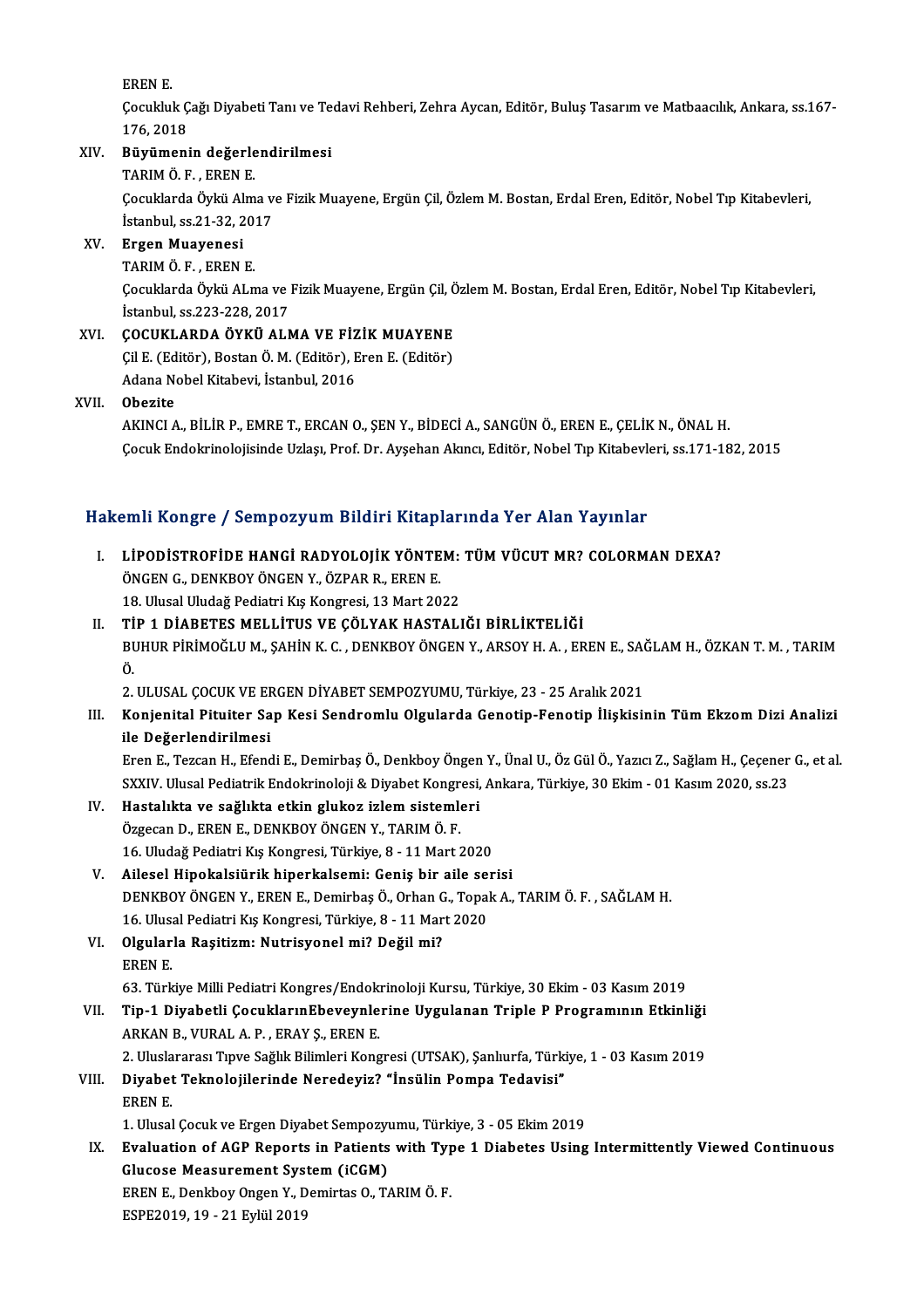| X.     | yPsychomotor delay in a child with Achondroplasia                                                                                                                                                                 |
|--------|-------------------------------------------------------------------------------------------------------------------------------------------------------------------------------------------------------------------|
|        | Ergoren M. C., Aliyeva L., EREN E., Manara E., Paolacci S., Mocan G., Temel S. G., Bertelli M.                                                                                                                    |
|        | 51st Conference of the European-Society-of-Human-Genetics (ESHG) in conjunction with the European Meeting on                                                                                                      |
|        | Psychosocial Aspects of Genetics (EMPAG), Milan, İtalya, 16 - 19 Haziran 2018, cilt.27, ss.916                                                                                                                    |
| XI.    | Aralıklı Glukoz Ölçüm Sistemi (iCGM) Kullanan Tip 1 Diyabetli Olgularda Raporların                                                                                                                                |
|        | Değerlendiirlmesi<br>EREN E., DENKBOY ÖNGEN Y., Demirbaş Ö., TARIM Ö. F.                                                                                                                                          |
|        |                                                                                                                                                                                                                   |
|        | 23. Ulusal Pediatrik Endokrinoloji ve Diyabet Kongresi, Türkiye, 17 - 21 Nisan 2019                                                                                                                               |
| XII.   | Yenidoğan Diyabetinin Tanı ve Tedavisi                                                                                                                                                                            |
|        | EREN E                                                                                                                                                                                                            |
|        | 23. Ulusal Pediatrk Endokrinoloji ve Diyabet Kongresi, Türkiye, 17 - 21 Nisan 2019                                                                                                                                |
| XIII.  | Çocuk Endokrinoloji Kliniğinde Di George Sendromu ile Takip Eidlen 11 Vakalık Seri                                                                                                                                |
|        | DENKBOY ÖNGEN Y., EREN E., Özgecan D., TARIM Ö. F., KÖKSAL F. N., BOSTAN Ö. M., KILIÇ GÜLTEKİN S. Ş.                                                                                                              |
|        | 15. Uudağ Pediatri Kongresi, Türkiye, 10 - 13 Mart 2019                                                                                                                                                           |
| XIV.   | Mutation spectrum of GCK, HNF1A and HNF1B in MODY patients and 40 novel mutations                                                                                                                                 |
|        | Ozkinay F., Isik E., Simsek D. G., Aykut A., Karaca E., Ozen S., Bolat H., Atik T., Saygili F., Kartal E., et al.                                                                                                 |
|        | 50th European-Society-of-Human-Genetics (ESHG) Conference, Copenhagen, Danimarka, 27 - 30 Mayıs 2017,                                                                                                             |
|        | cilt 26, ss 208-209                                                                                                                                                                                               |
| XV.    | Nationwide Hypophosphatemic Rickets Study                                                                                                                                                                         |
|        | ŞIKLAR Z., TURAN S., BEREKET A., ABACI A., BAŞ F., DEMİR K., GÜRAN T., AKBERZADE A., BÖBER E., ÖZBEK M. N.,                                                                                                       |
|        | et al.                                                                                                                                                                                                            |
|        | 57.th Annual Meeting of the European Society for Paediatric Endocrinology(ESPE), ATİNA, Yunanistan, 27 - 29                                                                                                       |
|        | Eylül 2018                                                                                                                                                                                                        |
| XVI.   | Çok Merkezli Olarak Hipofosfatemik Riketsli Olguların Değerlendirilmesi                                                                                                                                           |
|        | ŞIKLAR Z., TURAN S., BEREKET A., ABACI A., GÜRAN T., DEMİR K., AKBERZADE A., BAŞ F., BÖBER E., ÖZBEK M. N.,                                                                                                       |
|        | et al.<br>22. PEDİATRİK ENDOKRİNOLOJİ VE DİYABET KONGRESİ, Antalya, Türkiye, 18 - 22 Nisan 2018                                                                                                                   |
|        | Morbid Obez Çocuklarda Next-Gen Dizi Analiz Yöntemi Kullanılarak 41 Farklı Obezite İlişkili Genin                                                                                                                 |
| XVII.  |                                                                                                                                                                                                                   |
|        | Değerlendirilmesi Çok Merkezli Bir Çalışma<br>AKINCI A., TÜRKKAHRAMAN D., tekdereli i., KALKAN T., çürek y., ÇAMTOSUN E., BİDECİ A., DÖĞER E., GÜVEN A.,                                                          |
|        | EREN E, et al.                                                                                                                                                                                                    |
|        | 22. Ulusal Pediatrik Endokrinoloji Ve Diyabet Kongresi, Antalya, Türkiye, 18 - 22 Nisan 2018                                                                                                                      |
| XVIII. | Pituiter Sap Kesisi Sendromu Çocuklarda Çoklu Hipofiz Hormon Eksikliğinin Sık Görülen Bir                                                                                                                         |
|        | Sebebidir                                                                                                                                                                                                         |
|        | EREN E., YAZICI Z., Demirbas Ö., TARIM Ö. F.                                                                                                                                                                      |
|        | 22. Ulusal Pediatrik Endokrinoloji ve Dİyabet Kongresi, Türkiye, 18 - 22 Nisan 2018                                                                                                                               |
|        | Papiller Tiroid Karsinomu Olgularımız: On Yıllık Deneyimden Çıkarımlar.                                                                                                                                           |
| XIX.   | Demirbaş Ö., Eren E., Gürpınar A. N., Demirkaya M., Saraydaroğlu Ö., Parlak A., Sevinir B. B., Doğruyol H., Sağlam                                                                                                |
|        | H, Tarım Ö F                                                                                                                                                                                                      |
|        | 14 uludağ pediatri kış kongresi 11-14 Mart 2018, Bursa, Türkiye, 11 - 14 Mart 2018                                                                                                                                |
|        | Hipertiroidinin Nadir Bir Nedeni: Tiroid Papiller Karsinomu                                                                                                                                                       |
| XX.    | DEMIRBAŞ Ö., PARLAK A., EREN E., GÜRPINAR A. N., SARAYDAROĞLU Ö., DOĞRUYOL H., TARIM Ö. F.                                                                                                                        |
|        | 14.uludağ pediatri kış kongresi. 11-14 Mart 2018 (Tartışmalı poster), Türkiye, 11 - 14 Mart 2018                                                                                                                  |
| XXI.   | Çocuklarda obezite komplikasyonlarının erken saptanmasına yönelik yaklaşımlar                                                                                                                                     |
|        | EREN E                                                                                                                                                                                                            |
|        |                                                                                                                                                                                                                   |
|        | 8. Ulusal Obezite Kongresi, Türkiye, 23 - 26 Kasım 2017                                                                                                                                                           |
| XXII.  | Characteristics in 5-Alpha Reductase Type 2 Deficiency: A Multicenter Study from Turkey.<br>ABACI A., ÇATLI G., Kırbıyık Ö., ŞAHİN N. M. , ABALI Z. Y. , ÜNAL E., ŞIKLAR Z., MENGEN E., ÖZEN S., GÜRAN T., et al. |
|        |                                                                                                                                                                                                                   |
|        | 10th International Meeting of Pediatric Endocrinology, 10 - 17 Eylül 2017                                                                                                                                         |
| XXIII. | PHENOTYPIC, HORMONAL AND MOLECULAR GENETIC CHARACTERISTICS OF 5-ALPHA REDUCTASE                                                                                                                                   |
|        | TYPE 2 DEFICIENCY PATIENTS: A MULTICENTER STUDY FROM TURKEY.                                                                                                                                                      |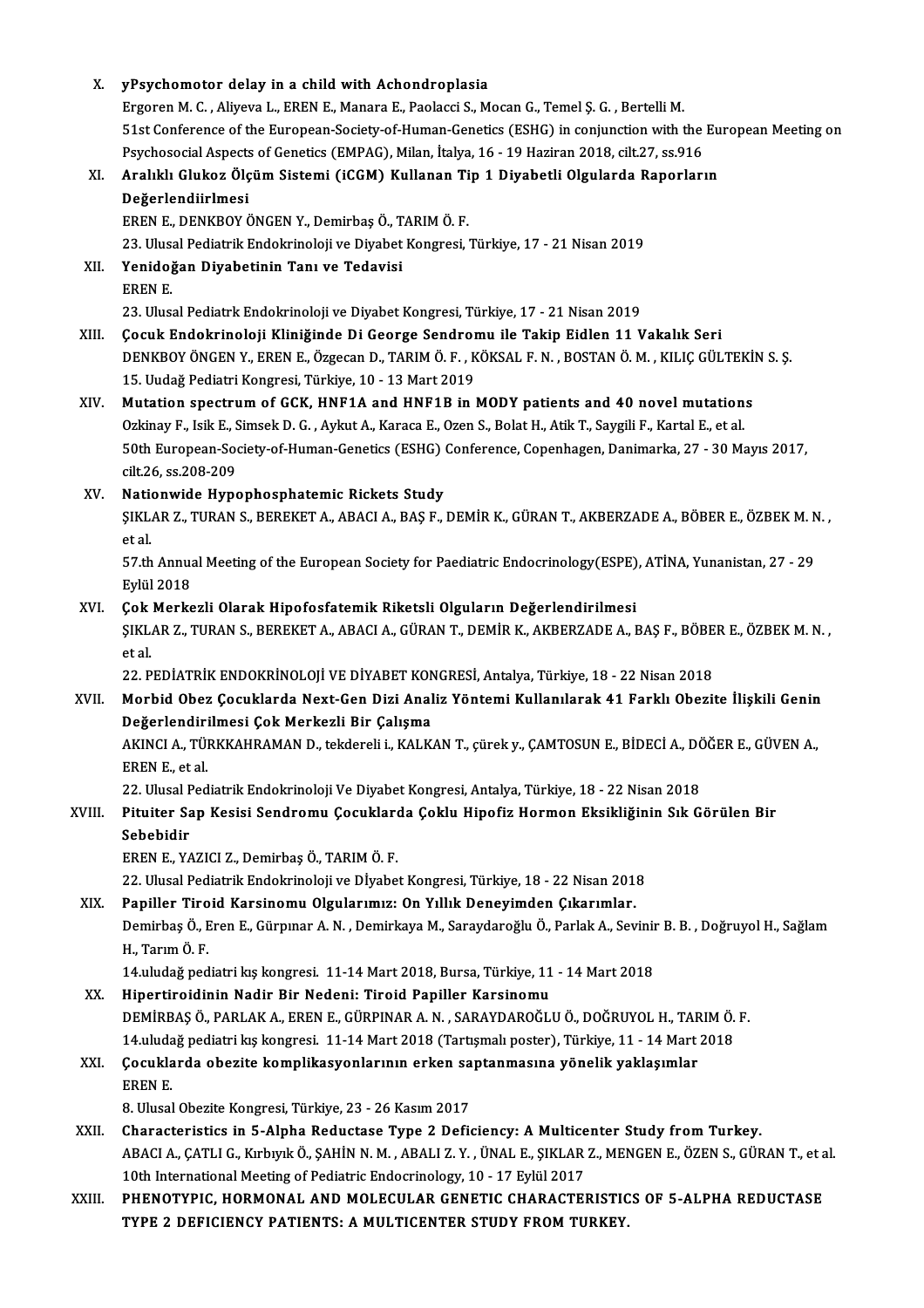ABACI A., ÇATLI G., kırbıyık ö., şahin n., YAVAŞ ABALI Z., ünal e., ŞIKLAR Z., uçaktürk mengen e., ÖZEN S., GÜRAN T.,<br>et el ABA<br>et al.<br>IMPE ABACI A., ÇATLI G., kırbıyık ö., ş<br>et al.<br>IMPE 2017, 14 - 17 Eylül 2017<br>CLINICAL, AND LABOBATOR

|              | et al                                                                                                      |
|--------------|------------------------------------------------------------------------------------------------------------|
|              | IMPE 2017, 14 - 17 Eylül 2017                                                                              |
| XXIV.        | CLINICAL AND LABORATORY CHARACTERISTICS OF HYPERPROLACTINEMIC CHILDREN AND                                 |
|              | ADOLESCENTS: NATIONAL SURVEY.                                                                              |
|              | EREN E., ERGÜR A., İŞGÜVEN Ş. P., ÇELEBİ BİTKİN E., BERBEROĞLU M., ŞIKLAR Z., genens M., DOĞAN M., YEL S., |
|              | BAŞ S, et al.                                                                                              |
|              | IMPE 2017, 14 - 17 Eylül 2017                                                                              |
| XXV -        | Hyperbilirunbinemia and Cholstasis Due ti Congenital Hypopituitarism                                       |
|              | ALTAY D., EREN E., ÖZKAN T. M., ÖZGÜR T., TARIM Ö. F.                                                      |
|              | 15. International Pituitary Congress, 29 - 31 Mart 2017                                                    |
| XXVI.        | Yaş Dönemlerine Göre Diyabetli Çocuk ve Adölesanda Metabolik Kontrol ve Uzun Süreli İzlem                  |
|              | EREN E.                                                                                                    |
|              | 21. Ulusal Pediatrik Endokrinoloji ve Diyabet Kongresi, Türkiye, 26 - 30 Nisan 2017                        |
| <b>XXVII</b> | 5-alfa redüktaz tip 2 eksikliği tanılı olguların fenotipik, hormonal ve moleküler genetik özellikleri:     |
|              | Çok merkezli ulusal veriler                                                                                |
|              | ABACI A., ÇATLI G., KIRBIYIK Ö., MURATOĞLU ŞAHİN N., YAVAŞ ABALI Z., ÜNAL E., ŞIKLAR Z., UÇAKTÜRK MENGEN   |
|              | E, ÖZEN S, GÜRAN T, et al.                                                                                 |
|              | XXI. Ulusal Pediatrik Endokrinoloji ve Diyabet Kongresi, Antalya, Türkiye, 26 - 30 Nisan 2017              |
| XXVIII.      | Ayaktan Glukoz Profili Örneğinde (Freestyle Libre-FlashGlucose Monitoring) Memnuniyet ve                   |
|              | Sorunlar                                                                                                   |
|              | EREN E., SÖBÜ E., TARIM Ö. F.                                                                              |
|              | 20. Ulusal Pediatrik Endokrinooji ve Diyabet KOngresi, Türkiye, 5 - 10 Ekim 2016                           |
| XXIX.        | mucormycosis and Type 1 Diabetes A Case Report                                                             |
|              | EREN E., ÇELEBİ S., SALI E., TOPAÇ T., TARIM Ö. F.                                                         |
|              | ESPED, 10 - 12 Eylül 2016                                                                                  |
| XXX.         | Perceived expressed emotion and internet addiction in adolescents with diabetes mellitus                   |
|              | UÇAR H. N., ERAY Ş., ÇETİNKAYA F., EREN E., VURAL A. P.                                                    |
|              | 8th International Congress on Psychopharmacology, 20 - 24 Nisan 2016                                       |
| XXXI.        | Perceived expressed emotion and glycemic control in adolescents with type 1 diabetes: a                    |
|              | preliminary study                                                                                          |
|              | ERAY Ș., UÇAR H. N., ÇETİNKAYA F., EREN E., VURAL A. P.                                                    |
|              | 8th International Congress on Psychopharmacology, 20 - 24 Nisan 2016                                       |
| XXXII.       | Atipik Prezantasyon ve Yerleşimli Germ Hücreli Tümör: Olgu Sunumu                                          |
|              | DEMİRKAYA M., GÜLER S., SEVİNİR B. B., TURAN C., EREN E., KILIÇ N.                                         |
|              | 12. Uludağ Pediatri Kış Kongresi, Türkiye, 13 - 17 Mart 2016                                               |
| XXXIII.      | Konjenital Hipotiroidi ve Biyotinidaz Eksikliği Birlikteliği                                               |
|              | ERDÖL Ş., DORUM S., SÖBÜ E., EREN E., SAĞLAM H., TARIM Ö. F.                                               |
|              | 12. ULUDAĞ PEDİATRİ KIŞ KONGRESİ, Bursa, Türkiye, 13 - 16 Mart 2016                                        |
| <b>XXXIV</b> | Comparison of Treatment Alternatives for Hypercalcemia due to Vitamin D Intoxication in Children           |
|              | DEMİR K., DÖNERAY H., Ediz Y., KARA C., Atay Z., Semra Ç., ÇAyır A., ANIK A., EREN E., DEMİREL F., et al.  |
|              | 54th Annual ESPE Meeting, 1 - 03 Ekim 2015                                                                 |
| <b>XXXV</b>  | VDR Gene Analysis Results of Four Patients with Hereditary 1 25 Dihydroxyvitamin D Resistant               |
|              | Rickets                                                                                                    |
|              | Çakır E. D., ALDEMİR Ö., Uçaktürk S. A., EREN E., ÖZEN S.                                                  |
|              | ESPE Abstract, 1 - 03 Ekim 2015                                                                            |
| <b>XXXVI</b> | RELATIONSHIP BETWEEN 25 OH VITAMIN D LEVELS and RESPIRATORY DISTRESS SYNDROME in                           |
|              | <b>PRETERM INFANTS</b>                                                                                     |
|              | KÖKSAL F. N., Doğan p., ÖZKAN H., TOPÇU M., BAĞCI O., EREN E.                                              |
|              | 12th World Congress of Perinatal Medicine3rd to 5th of November, 2015, 3 - 05 Kasım 2015                   |
| XXXVII.      | Relationship between 25 OH Vitamine D Levels and Respiratory Distress Syndrome in Preterm                  |
|              |                                                                                                            |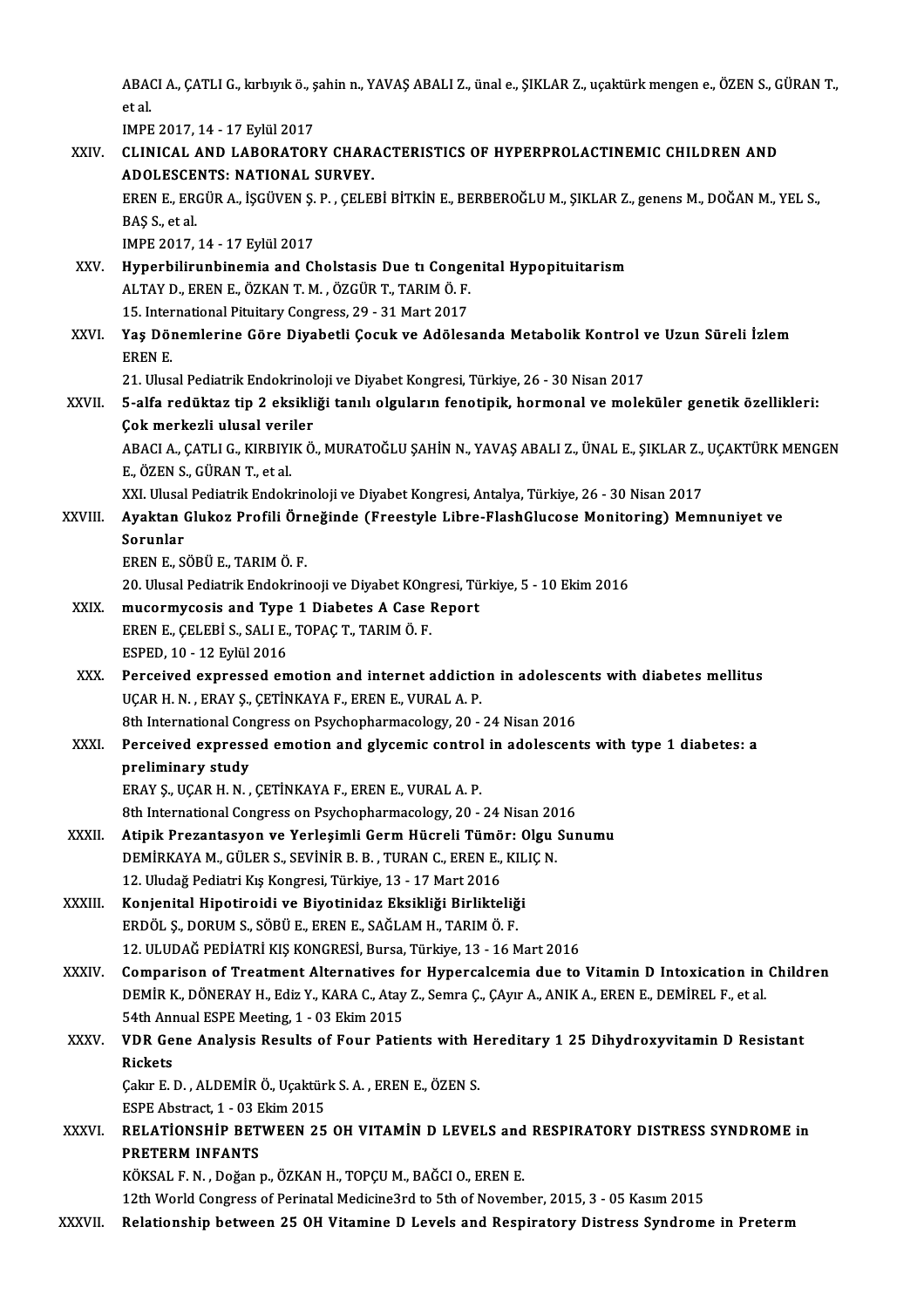|              | Infants                                                                                                                 |
|--------------|-------------------------------------------------------------------------------------------------------------------------|
|              | KÖKSAL F. N., DOĞAN P., ÖZKAN H., TOPÇU M., BAĞCI O., EREN E.                                                           |
|              | 12TH WORLD CONGRESS OF PERINATAL MEDICINE, 3 - 05 Kasım 2015                                                            |
| XXXVIII.     | 25 OH VITAMINE D DEFICIENCY IN PRETERM BABIES INCIDENCE AND ASSOCIATION WITH                                            |
|              | <b>MORBIDITIES</b>                                                                                                      |
|              | KOKSAL N., DOGAN P., ÖZKAN H., TOPÇU M., BAĞCI O., EREN E.                                                              |
|              | 12Th World Congress of Perinatal Medicine, 3 - 06 Kasım 2015                                                            |
| <b>XXXIX</b> | Diyabetik Olmayan Ciddi Hipertrigliseridemili Olgularda Yeni Bir Yaklaşım İnsülin Tedavisi                              |
|              | SÖBÜ E., DORUM S., ERDÖL Ş., DOĞAN D., EREN E., SAĞLAM H., TARIM Ö. F.                                                  |
|              | XVIII. ULUSAL PEDİATRİK ENDOKRİNOLOJİ ve DİYABET KONGRESİ, Türkiye, 4 - 08 Kasım 2014                                   |
| XL.          | Diabetes İnsipidus ve parietal kemikte litik lezyonla başvuran langerhans hücreli histiyositoz olgusu.                  |
|              | İrioğlu F., DOĞAN D., GÜLER S., DEMİRKAYA M., Dilek Can H., EREN E., SEVİNİR B. B. , SAĞLAM H., TARIM Ö. F.             |
|              | 10. Uludağ Pediatri Kış Kongresi, Türkiye, 16 - 19 Mart 2014                                                            |
| XLI.         | Erken Diş Kaybı ile Başvuran Odontohipofosfatazyalı Bir Olgu Ve Aile Taraması Sonuçları                                 |
|              | PAPATYA ÇAKIR E. D., TÜRE M., SAĞLAM H., UÇAKTÜRK S. A., ERDÖL Ş., EREN E., YAKUT T., TARIM Ö. F.                       |
|              | 10.ULUDAĞ PEDİATRİ KIŞ KONGRESİ, Bursa, Türkiye, 16 - 19 Mart 2014                                                      |
| XLII.        | Vajinal Kanama Ile Başvuran Tirozinemi Tip 1 Olgusu                                                                     |
|              | AŞUT Ç., SANCAK Y., EREN E., ERDÖL Ş., SAĞLAM H.                                                                        |
|              | 10.ULUDAĞ PEDİATRİ KIŞ KONGRESİ, Bursa, Türkiye, 16 - 19 Mart 2014                                                      |
| XLIII.       | Neonatal Vitamin D eksikliği sıklık şiddet ve nedenlerinin araştırılması ve tedavi başarısının                          |
|              | değerlendirilmesi                                                                                                       |
|              | DOĞAN P., KÖKSAL F. N., ÖZKAN H., BAĞCI O., TOPÇU M., EREN E.                                                           |
|              | 11.ULUDAĞ PEDİATRİ KIŞ KONGRESİ, Türkiye, 15 - 18 Mart 2015                                                             |
| XLIV.        | Tanatoforik displazi                                                                                                    |
|              | DOĞAN P., ÖZKAN H., KÖKSAL F. N., BAĞCI O., EREN E., FİGEN P., DOĞAN D.                                                 |
|              | 11.ULUDAĞ PEDİATRİ KIŞ KONGRESİ, Türkiye, 15 - 18 Mart 2015                                                             |
| XLV.         | Preterm bebeklerde 25 OH D vitamini düzeyleri ve respiratuar distres sendromu                                           |
|              | DOĞAN P., ÖZKAN H., KÖKSAL F. N., BAĞCI O., EREN E.                                                                     |
|              | 11. ULUDAĞ PEDİATRİ KIŞ KONGRESİ, Türkiye, 15 - 18 Mart 2015                                                            |
| XLVI.        | Akut Lenfoblastik Lösemi Tedavisi Sırasında Gelişen Hipertrigliseridemi                                                 |
|              | SEZGIN EVIM M., BAYTAN B., EREN E., PAPATYA ÇAKIR E. D., SAĞLAM H., MERAL GÜNEŞ A.                                      |
|              | 7. Uludağ Pediati Kış Kongresi, Bursa, Türkiye, 6 - 09 Mart 2011                                                        |
| XLVII.       | Locus heterogeneity and novel TSHR mutations in consanguineous families with congenital non-                            |
|              | goitrous hypothyroidism                                                                                                 |
|              | Cangul H., Saglam H., Aycan Z., Yakut T., Gulten T., Morgan N. V., Forman J. R., Karkucak M., EREN E., Cetinkaya S., et |
|              | al.                                                                                                                     |
|              | British Human Genetics Conference, Rhode-Island, Amerika Birleşik Devletleri, 6 - 08 Eylül 2010, cilt.47                |
| XLVIII.      | Genetic heterogeneity in congenital hypothyroidism                                                                      |
|              | Cangul H., Morgan N.V., Pasha S., Kirby G.A., Karkucak M., EREN E., Yakut T., Saglam H., Hogler W., Tarim Ö.F., et      |
|              | al.                                                                                                                     |
|              | British Human Genetics Conference, York, Sierra Leone, 31 Ağustos - 02 Eylül 2009, cilt.46                              |

## Desteklenen Projeler

EREN E., Yükseköğretim Kurumları Destekli Proje, Tip 1 Diabetes Mellitus'lu Çocuklarda Renal Hasarı Öngörmede Yeni Belirteçler,2017 -2018

## Bilimsel KuruluşlardakiÜyelikler / Görevler